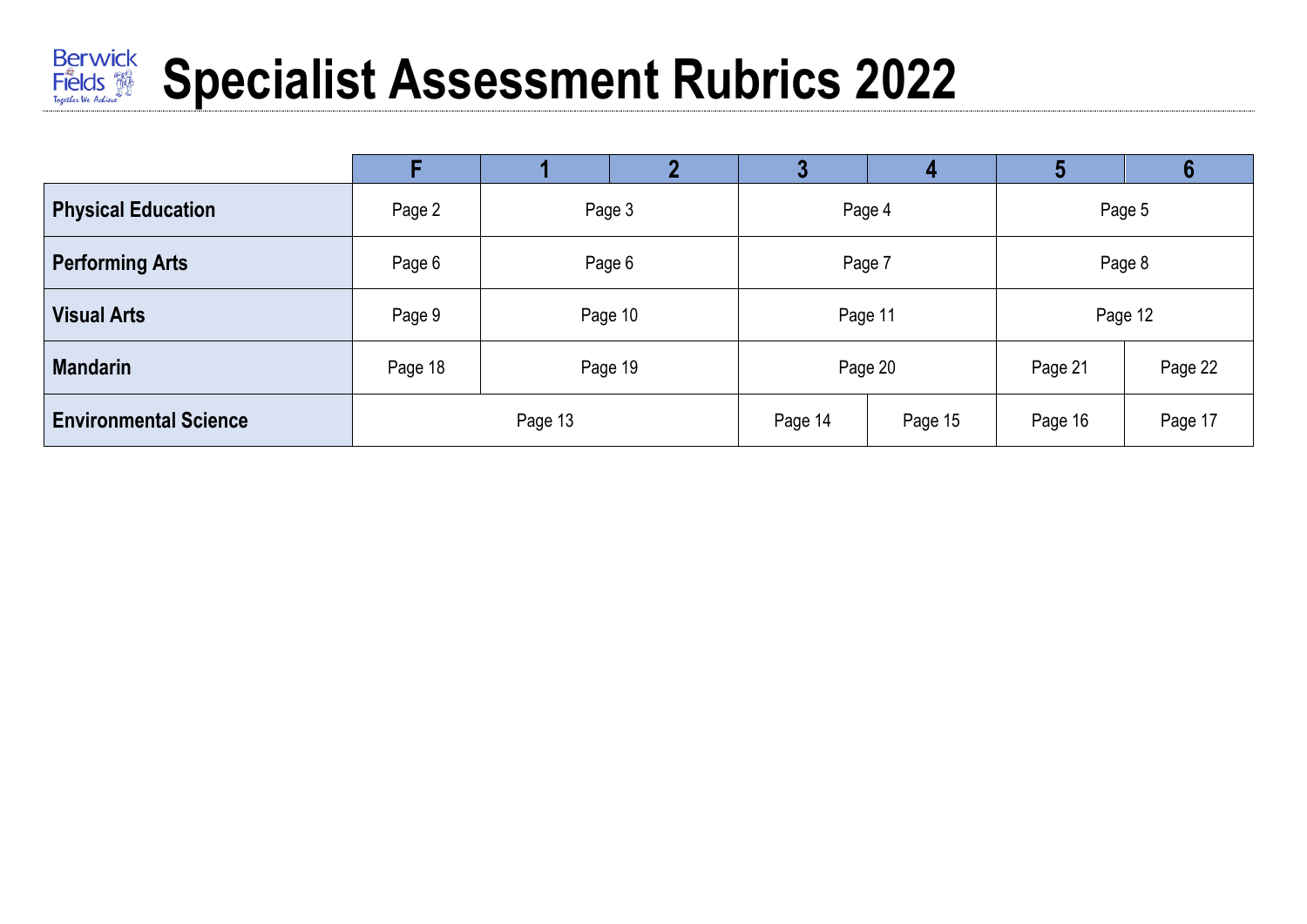

#### **Physical Education - Foundation**

| <b>Capability</b>                     | Not demonstrated                                                    | Improving                                                                      | Good                                                                                                          | Very good                                                                                              | <b>Excellent</b>                                                                                                                                        |
|---------------------------------------|---------------------------------------------------------------------|--------------------------------------------------------------------------------|---------------------------------------------------------------------------------------------------------------|--------------------------------------------------------------------------------------------------------|---------------------------------------------------------------------------------------------------------------------------------------------------------|
| Fundamental<br><b>Movement Skills</b> | Student does not yet display<br><b>Fundamental Movement Skills.</b> | Student needs support to<br>perform Fundamental<br>Movement Skills.            | Student demonstrates some<br><b>Fundamental Movement Skills</b><br>effectively. May still require<br>support. | Student is able to effectively<br>perform most Fundamental<br><b>Movement skills</b><br>independently. | Student is able to perform<br><b>Fundamental Movement Skills</b><br>independently with a high level<br>of competence.                                   |
| Participation in<br>games             | Student does not yet<br>participate effectively in class<br>games.  | Student needs support to<br>understand and follow the<br>rules in class games. | Student mostly joins in class<br>games effectively and shows<br>an understanding of most<br>rules.            | Student is able to participate in<br>class games and shows an<br>understanding of the rules.           | Student is able to consistently<br>follow the rules of class games<br>and support peers in these<br>games.                                              |
| <b>Collaboration</b>                  | Student is not yet able to work<br>with others on set tasks.        | Student needs support to work<br>with others in a group.                       | Student mostly works well with<br>peers and is learning to share<br>equipment.                                | Student is able to co-operate<br>with others and share<br>equipment.                                   | Student consistently works<br>well with peers by<br>demonstrating the school<br>values and 'You Can Do It!'<br>Foundations when working<br>with others. |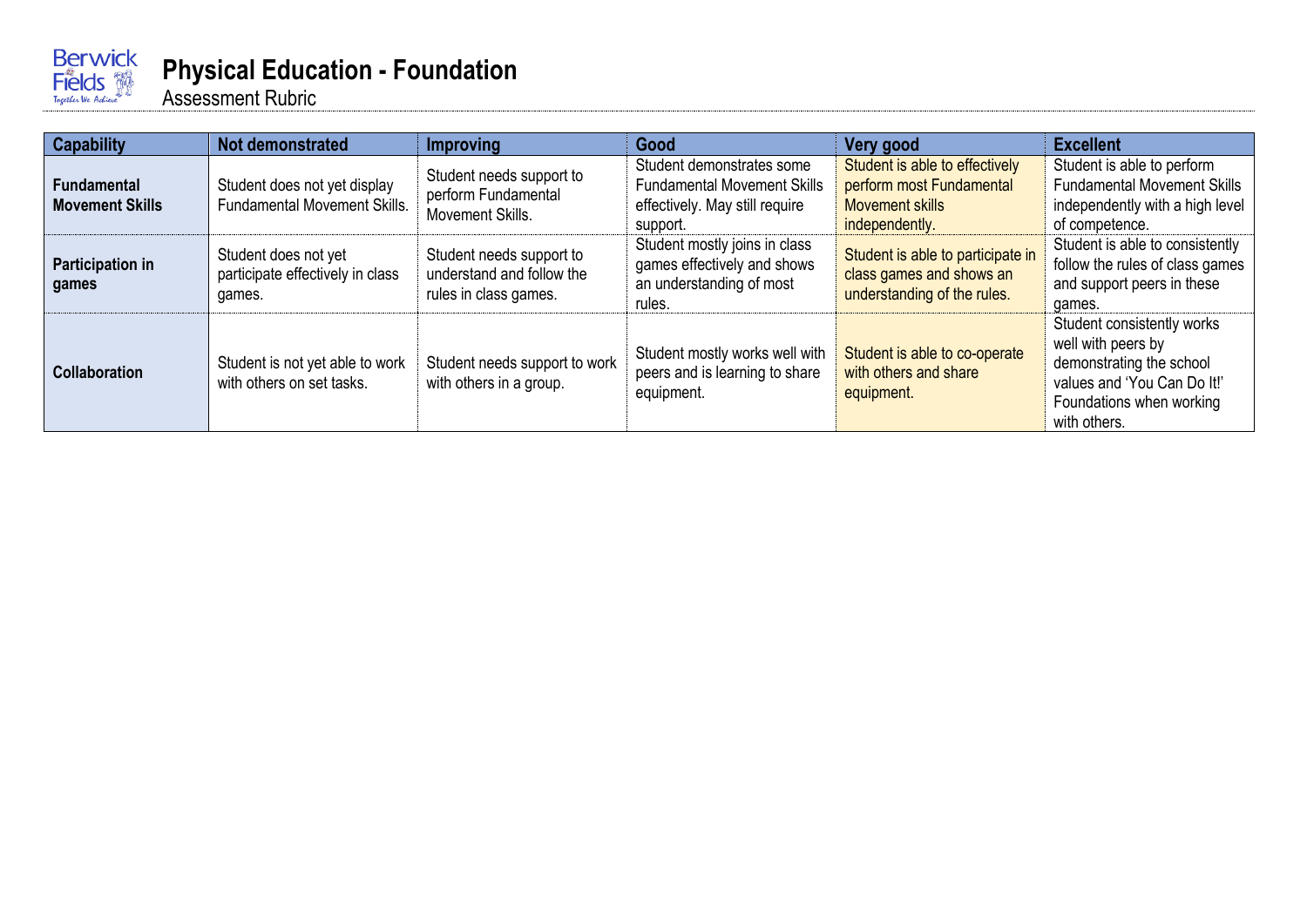

#### **Physical Education – Year 1 and 2**

| <b>Capability</b>                                               | Not demonstrated                                                                                               | <b>Improving</b>                                                                                              | Good                                                                                                                                     | Very good                                                                                                                                                             | <b>Excellent</b>                                                                                                                                                                                              |
|-----------------------------------------------------------------|----------------------------------------------------------------------------------------------------------------|---------------------------------------------------------------------------------------------------------------|------------------------------------------------------------------------------------------------------------------------------------------|-----------------------------------------------------------------------------------------------------------------------------------------------------------------------|---------------------------------------------------------------------------------------------------------------------------------------------------------------------------------------------------------------|
| <b>Applying</b><br><b>Fundamental</b><br><b>Movement Skills</b> | Student does not yet<br>demonstrate the ability to<br>perform Fundamental<br>Movement Skills.                  | Student attempts to perform<br><b>Fundamental Movement Skills</b><br>with guidance.                           | Student performs most<br><b>Fundamental Movement Skills</b><br>effectively. May still require<br>some support.                           | Student is able to perform<br><b>Fundamental Movement Skills</b><br>independently. They are<br>beginning to link skills in<br>movement sequences.                     | Student consistently performs<br><b>Fundamental Movement Skills.</b><br>They demonstrate competency<br>and willingness to extend their<br>skills further in the application<br>of movement sequences.         |
| Using equipment                                                 | Student does not yet<br>demonstrate the ability to use<br>equipment for its intended<br>purpose when directed. | Student requires direction to<br>follow safety rules and to use<br>the equipment for its intended<br>purpose. | Student generally follows<br>safety rules when using<br>equipment. They are showing<br>development in applying the<br>correct technique. | <b>Student consistently follows</b><br>safety rules. They use<br>equipment for its intended<br>purpose while working to<br>accurately apply the correct<br>technique. | Student always follows safety<br>rules, treats equipment with<br>care and is able to use it for its<br>intended purpose. They are<br>able to apply the correct<br>technique to execute the<br>required skill. |
| Following rules and<br>fair play                                | Student does not yet<br>demonstrate an understanding<br>of the rules during games and<br>activities.           | Student is beginning to<br>demonstrate an awareness of<br>rules and taking turns.                             | Student is beginning to<br>understand and follow rules<br>and play fairly when working<br>with others.                                   | Student is able to explain and<br>apply rules. They demonstrate<br>fair play and cooperate with<br>others in games and activities.                                    | Student is able to consistently<br>apply rules and scoring<br>systems. The demonstrate fair<br>play and sportsmanship when<br>participating with others.                                                      |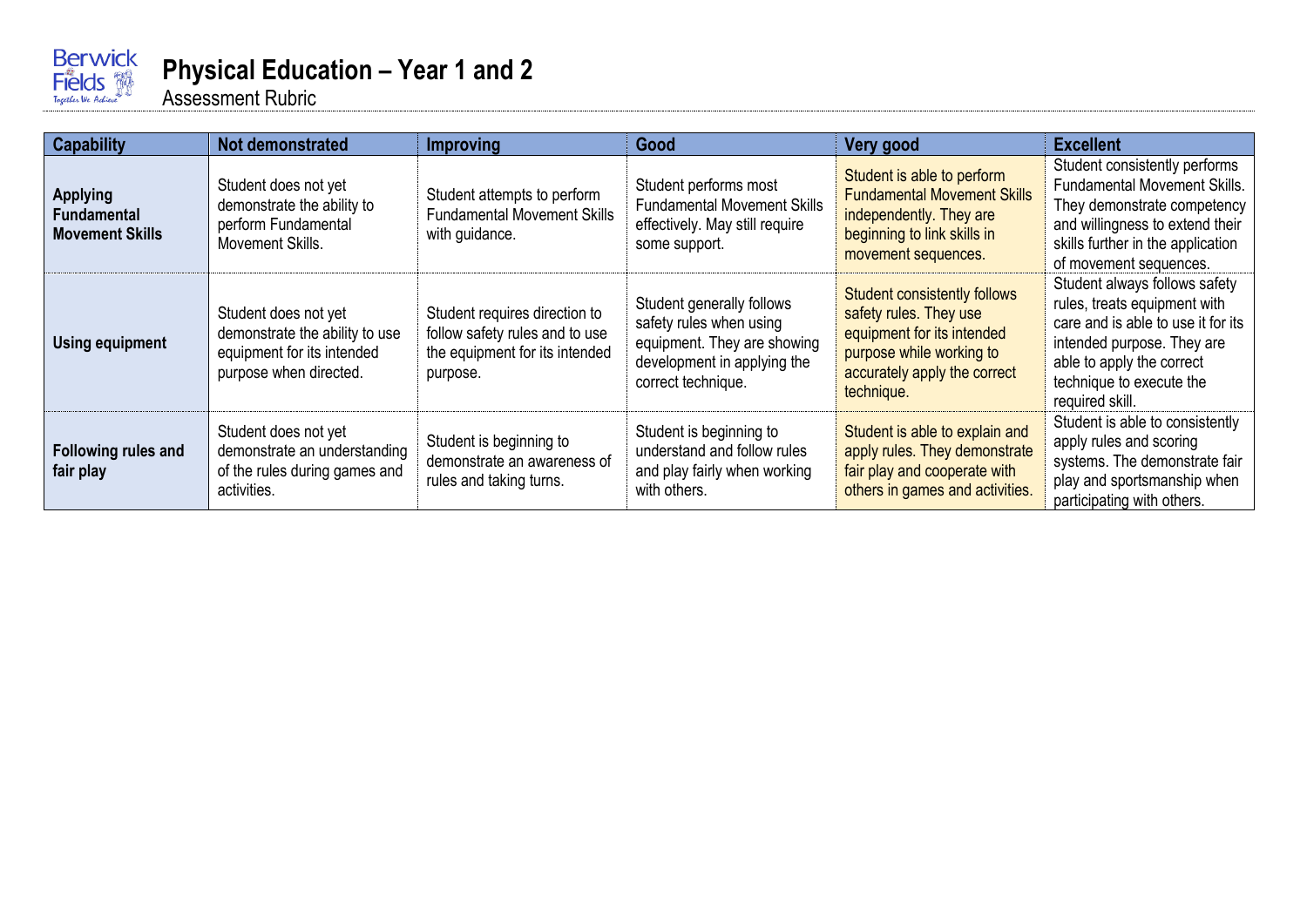

#### **Physical Education – Year 3 and 4**

| <b>Capability</b>                     | Not demonstrated                                                                                                           | <b>Improving</b>                                                                                                                                             | Good                                                                                                                                                                        | Very good                                                                                                                                                                                                             | <b>Excellent</b>                                                                                                                                                                                                                                     |
|---------------------------------------|----------------------------------------------------------------------------------------------------------------------------|--------------------------------------------------------------------------------------------------------------------------------------------------------------|-----------------------------------------------------------------------------------------------------------------------------------------------------------------------------|-----------------------------------------------------------------------------------------------------------------------------------------------------------------------------------------------------------------------|------------------------------------------------------------------------------------------------------------------------------------------------------------------------------------------------------------------------------------------------------|
| <b>Movement Skills</b>                | Student does not yet<br>demonstrate the ability to<br>perform Movement Skills at<br>the required level.                    | Student performs some<br><b>Fundamental Movement Skills</b><br>effectively. They are<br>developing an understanding<br>of how to link movement<br>sequences. | Student performs most<br><b>Fundamental Movement Skills</b><br>effectively. They are beginning<br>to combine a series of<br>movement sequences.                             | Student can perform<br><b>Fundamental Movement Skills</b><br>with competence. They are<br>able to combine a series of<br>movement sequences in<br>games and sports.                                                   | Student consistently performs<br>complex Movement Skills.<br>They confidently perform<br>movement sequences and can<br>apply them to a variety of<br>sports.                                                                                         |
| <b>Equipment Technique</b>            | Student does not yet<br>demonstrate the correct use<br>and technique when using<br>equipment.                              | Student is beginning to use<br>equipment effectively and<br>appropriately with support and<br>practice.                                                      | Student mostly uses<br>equipment effectively and for<br>its intended purpose. They are<br>beginning to refine their<br>technique for correct<br>execution.                  | Student follows safety rules,<br>treats equipment with care and<br>is able to use it for its intended<br>purpose. With practice, they<br>are able to apply the correct<br>technique to execute the<br>required skill. | Student consistently<br>demonstrates effective use of<br>equipment and is able to<br>confidently transfer their<br>learning to a variety of sports.<br>They are able to advise and<br>support their peers when<br>executing the required skills.     |
| <b>Game Sense and</b><br><b>Rules</b> | Student is not yet able to<br>understand and apply the<br>rules and their role to be an<br>effective participant in games. | Student is developing an<br>awareness of rules and they<br>are beginning to understand<br>their role in team games and<br>sports.                            | Student can mostly apply rules<br>and fair play in games and<br>sports. They are beginning to<br>develop both skills and an<br>understanding of the<br>strategies involved. | Student can apply rules, use<br>basic scoring systems and<br>demonstrate fair play. They<br>are able to apply some<br>strategies and game tactics as<br>they are required.                                            | Student displays an excellent<br>knowledge of game rules,<br>boundaries, scoring systems<br>and demonstrates fair play at<br>all times. They can quickly<br>transfer their learning, apply<br>strategies and game tactics to<br>a variety of sports. |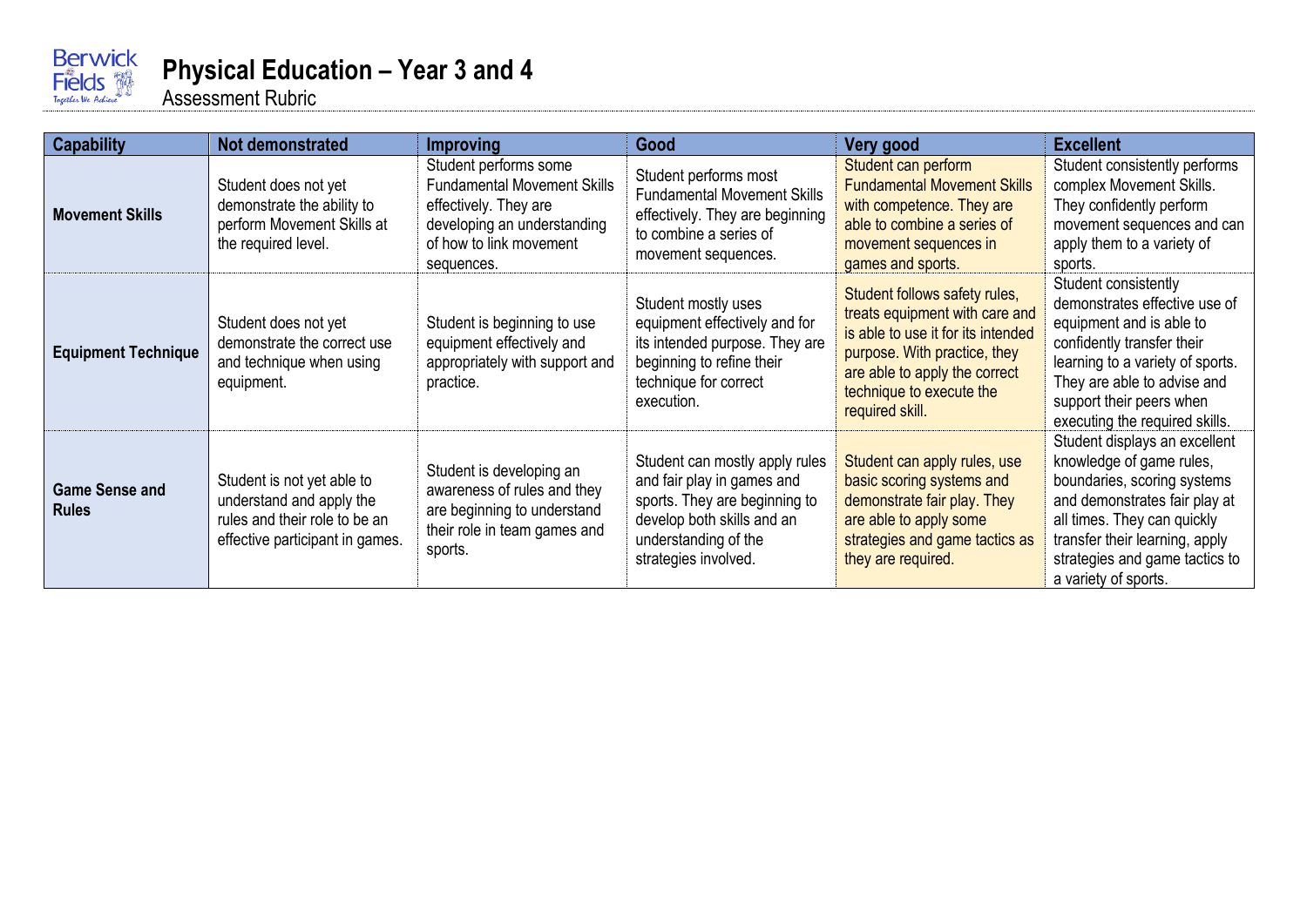

#### **Physical Education – Year 5 and 6**

| <b>Capability</b>                               | Not demonstrated                                                                                                                     | <b>Improving</b>                                                                                                                                                                     | Good                                                                                                                                                                                 | Very good                                                                                                                                                                                                 | <b>Excellent</b>                                                                                                                                                                                |
|-------------------------------------------------|--------------------------------------------------------------------------------------------------------------------------------------|--------------------------------------------------------------------------------------------------------------------------------------------------------------------------------------|--------------------------------------------------------------------------------------------------------------------------------------------------------------------------------------|-----------------------------------------------------------------------------------------------------------------------------------------------------------------------------------------------------------|-------------------------------------------------------------------------------------------------------------------------------------------------------------------------------------------------|
| <b>Movement Sequences</b>                       | Student is not yet able to<br>demonstrate movement<br>sequences effectively.                                                         | Student is beginning to<br>perform movement sequences<br>which link movement skills.<br>with some support.                                                                           | Student can demonstrate<br>some movement sequences<br>that can be applied to sports<br>and games.                                                                                    | Student demonstrates a<br>variety of movement<br>sequences and can identify<br>and apply different strategies.                                                                                            | Student is able to apply critical<br>and creative thinking to<br>movement sequences and<br>complete challenges<br>competently.                                                                  |
| <b>Game Technique and</b><br><b>Performance</b> | Student does not yet display<br>the correct technique with<br>equipment that is necessary to<br>participate effectively in<br>games. | Student is making progress<br>with their game performance<br>by improving their technique<br>with a range of equipment<br>required for these games and<br>sports.                    | Student mostly uses the<br>correct technique with<br>equipment in order to be an<br>effective participant in games<br>and sports.                                                    | Student consistently<br>demonstrates the correct<br>technique with equipment<br>used in sports covered this<br>semester and is competent in<br>their game performance.                                    | Student confidently<br>approaches all sports and<br>games with the ability to use<br>all equipment properly. They<br>are able to encourage and<br>correct their peers by<br>providing feedback. |
| <b>Game Sense and</b><br>Understanding          | Student is not yet able to<br>combine their skills.<br>knowledge and strategies into<br>game situations.                             | Student is beginning to<br>demonstrate and apply an<br>understanding of the rules and<br>scoring systems in sports and<br>games. They demonstrate<br>some evidence of game<br>sense. | Student can apply rules and<br>scoring systems and mostly<br>demonstrates fair play. They<br>are beginning to read the play<br>in games and decide what<br>action they need to take. | Student regularly<br>demonstrates ethical<br>behaviour and fair play. They<br>are able to read the play in a<br>range of games and have the<br>tactical awareness to modify<br>their actions accordingly. | Student always applies ethical<br>behaviour and fair play. They<br>demonstrate a high level of<br>tactical awareness and<br>strategic thinking in<br>competitive games.                         |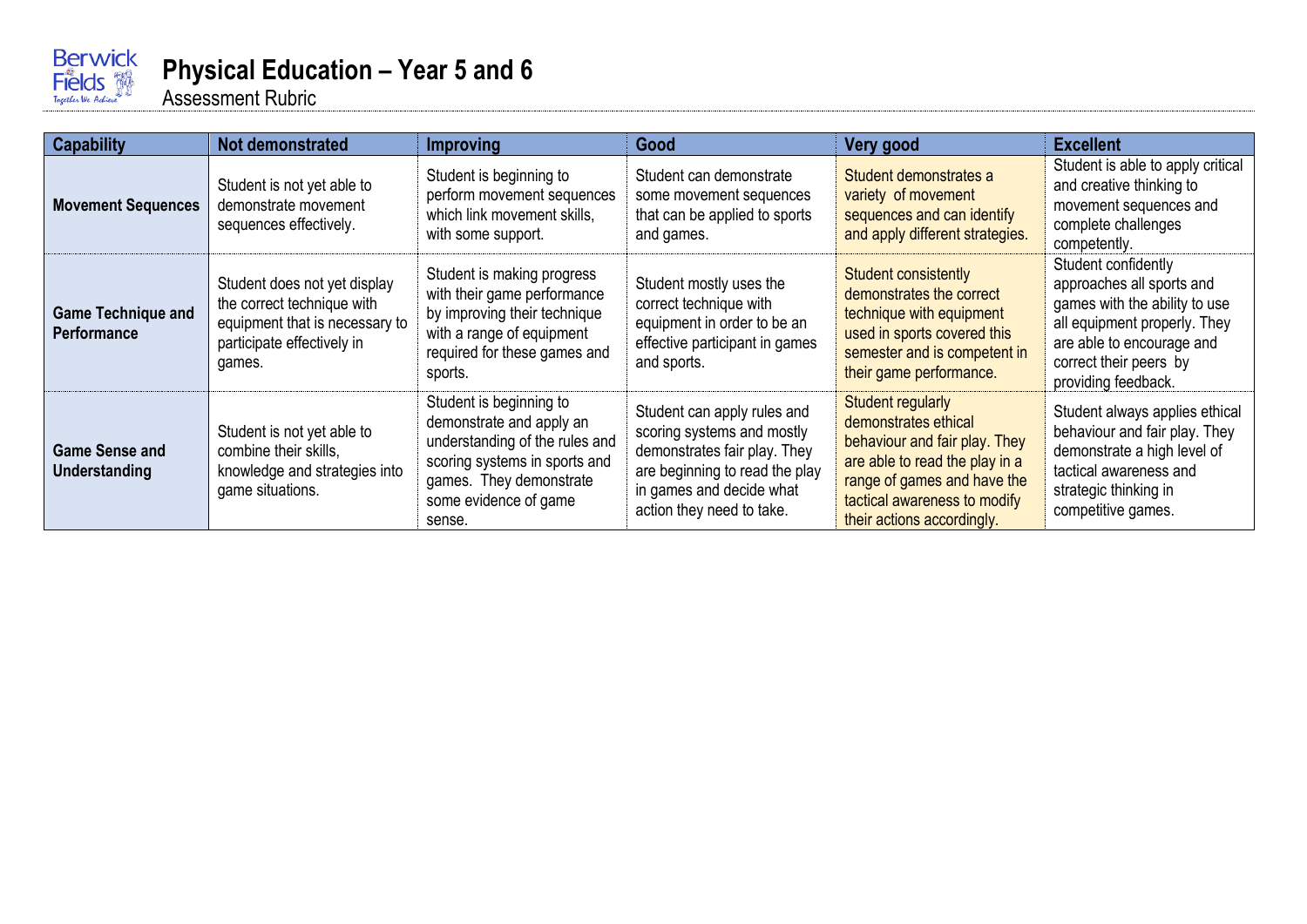

## **The Arts (Performing Arts) - Foundation**

Assessment Rubric

| <b>Capability</b>                       | Not demonstrated                                                                                                     | Improving                                                                                                               | Good                                                                                                            | Very good                                                                                                         | <b>Excellent</b>                                                                                                                       |
|-----------------------------------------|----------------------------------------------------------------------------------------------------------------------|-------------------------------------------------------------------------------------------------------------------------|-----------------------------------------------------------------------------------------------------------------|-------------------------------------------------------------------------------------------------------------------|----------------------------------------------------------------------------------------------------------------------------------------|
| <b>Following</b><br><b>instructions</b> | Student is not yet able to<br>complete tasks according to<br>the instructions.                                       | Student is beginning to be<br>able to follow instructions to<br>complete tasks.                                         | Student is able to complete<br>tasks but requires support and<br>repeated instructions.                         | Student is able to complete<br>tasks independently following<br>most of the instructions.                         | Student is able to complete<br>tasks independently following<br>all instructions.                                                      |
| <b>Presenting and</b><br>performing     | Student does not yet rehearse<br>and perform songs, dances<br>and drama activities.                                  | Student is beginning to<br>rehearse and perform songs,<br>dances and drama activities.                                  | Student is able to rehearse<br>and perform songs, dances<br>and drama activities with<br>developing confidence. | Student is able to rehearse<br>and perform songs, dances<br>and drama activities<br>confidently.                  | Student is able to rehearse<br>and perform songs, dances<br>and drama activities<br>confidently and supports<br>others to do the same. |
| <b>Responding and</b><br>interpreting   | Student is not yet able to<br>respond to music, dance and<br>drama activities or express<br>what they enjoy and why. | Student is beginning to<br>respond to music, dance and<br>drama activities and beginning<br>to express what they enjoy. | Student can respond to music,<br>dance and drama activities<br>and express what they enjoy<br>and why.          | Student confidently responds<br>to music, dance and drama<br>activities and expresses what<br>they enjoy and why. | Student can respond to music,<br>dance and drama activities,<br>while expressing and<br>discussing what they enjoy<br>and why.         |



# **The Arts (Performing Arts) – Year 1 and 2**

| <b>Capability</b>                       | Not demonstrated                                                                                                             | Improving                                                                                                                                  | Good                                                                                                           | Very good                                                                                                                 | <b>Excellent</b>                                                                                                                                                            |
|-----------------------------------------|------------------------------------------------------------------------------------------------------------------------------|--------------------------------------------------------------------------------------------------------------------------------------------|----------------------------------------------------------------------------------------------------------------|---------------------------------------------------------------------------------------------------------------------------|-----------------------------------------------------------------------------------------------------------------------------------------------------------------------------|
| <b>Following</b><br><b>instructions</b> | Student is unable to complete<br>tasks according to the<br>instructions.                                                     | Student is beginning to be<br>able to complete tasks<br>according to the instructions.                                                     | Student can complete tasks<br>but requires some support and<br>repeated instructions.                          | Student can complete tasks<br>following the initial<br>instructions.                                                      | Student follows instructions to<br>complete all tasks and uses<br>their imagination to enhance<br>their creations.                                                          |
| <b>Presenting and</b><br>performing     | Student does not yet rehearse<br>and perform songs, dances,<br>and drama activities.                                         | Student is beginning to<br>rehearse and perform songs,<br>dances, and drama activities.                                                    | Student can rehearse and<br>perform songs, dances, and<br>drama activities with<br>developing competence.      | Student can rehearse and<br>perform rhythms, dances, and<br>drama activities with<br>appropriate competence.              | Student can rehearse and<br>perform rhythms, dances and<br>drama activities with<br>appropriate competence and<br>support others to do the same.                            |
| <b>Responding and</b><br>interpreting   | Student is not yet able to<br>respond to music, dance and<br>drama activities or express<br>how they feel about an activity. | Student is beginning to<br>respond to music, dance and<br>drama activities and beginning<br>to express how they feel about<br>an activity. | Student can respond to music,<br>dance and drama activities<br>and express how they feel<br>about an activity. | Student regularly responds to<br>music, dance and drama<br>activities and can express how<br>they feel about an activity. | Student can respond to music,<br>dance, and drama activities.<br>They can express and discuss<br>how they feel about an activity.<br>They support others to do the<br>same. |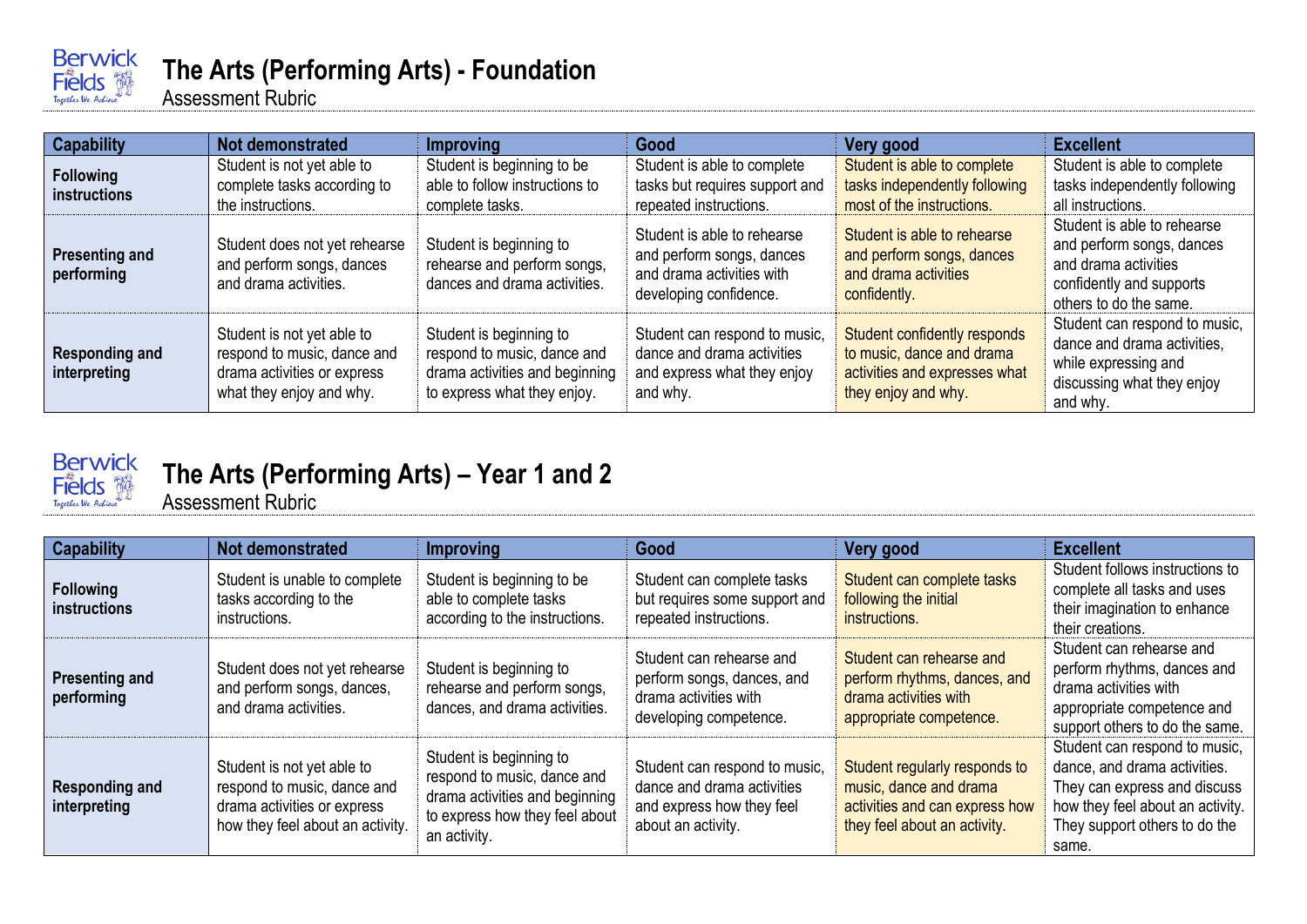

## **The Arts (Performing Arts) – Year 3 and 4**

| <b>Capability</b>                     | Not demonstrated                                                                                         | <b>Improving</b>                                                                                                    | Good                                                                                                        | Very good                                                                                                                                               | <b>Excellent</b>                                                                                                                                                                               |
|---------------------------------------|----------------------------------------------------------------------------------------------------------|---------------------------------------------------------------------------------------------------------------------|-------------------------------------------------------------------------------------------------------------|---------------------------------------------------------------------------------------------------------------------------------------------------------|------------------------------------------------------------------------------------------------------------------------------------------------------------------------------------------------|
| <b>Following</b><br>instructions      | Student is unable to complete<br>tasks according to the<br>instructions.                                 | Student is beginning to be<br>able to complete tasks<br>according to the instructions.                              | Student can complete tasks<br>but requires some support and<br>repeated instructions.                       | Student can complete tasks<br>following the initial instructions<br>and stays focused throughout<br>the task.                                           | Student follows instructions to<br>complete all tasks and uses<br>their imagination to enhance<br>their creations, staying<br>focused throughout the task.                                     |
| <b>Presenting and</b><br>performing   | Student does not yet rehearse<br>and perform rhythms, dances,<br>and drama activities.                   | Student is beginning to<br>rehearse and perform rhythms,<br>dances, and drama activities.                           | Student can rehearse and<br>perform rhythms, dances, and<br>drama activities with<br>developing competence. | Student can rehearse and<br>perform rhythms, dances, and<br>drama activities with<br>increasing complexity and do<br>so with appropriate<br>competence. | Student can rehearse and<br>perform rhythms, dances, and<br>drama activities with<br>increasing complexity and do<br>so with appropriate<br>competence. They support<br>others to do the same. |
| <b>Responding and</b><br>interpreting | Student is not yet able to<br>respond to music, dance and<br>drama activities or reflect on<br>the task. | Student is beginning to<br>respond to music, dance and<br>drama activities and beginning<br>to reflect on the task. | Student can respond to music,<br>dance and drama activities<br>and reflect on the task.                     | Student regularly responds to<br>music, dance and drama<br>activities and reflects<br>accurately on the task.                                           | Student regular responds to<br>music, dance and drama<br>activities and reflect accurately<br>on the task. They support<br>others to do the same.                                              |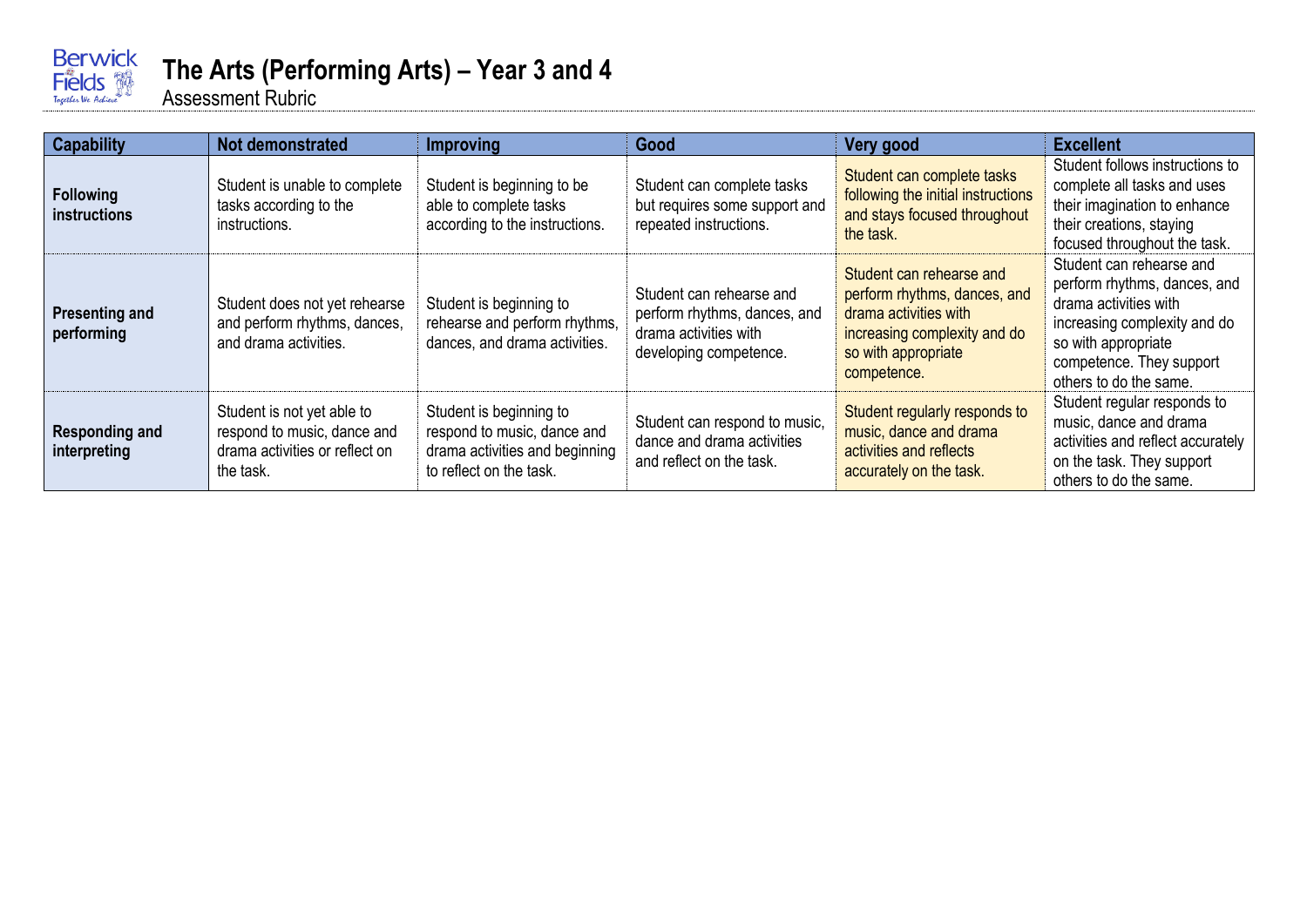

## **The Arts (Performing Arts) – Year 5 and 6**

| <b>Capability</b>                       | <b>Not demonstrated</b>                                                                                                     | <b>Improving</b>                                                                                                          | Good                                                                                                                                                                              | Very good                                                                                                                                                                                  | <b>Excellent</b>                                                                                                                                                                                                                     |
|-----------------------------------------|-----------------------------------------------------------------------------------------------------------------------------|---------------------------------------------------------------------------------------------------------------------------|-----------------------------------------------------------------------------------------------------------------------------------------------------------------------------------|--------------------------------------------------------------------------------------------------------------------------------------------------------------------------------------------|--------------------------------------------------------------------------------------------------------------------------------------------------------------------------------------------------------------------------------------|
| <b>Following</b><br><b>instructions</b> | Student is unable to complete<br>tasks according to the<br>instructions.                                                    | Student is beginning to be<br>able to complete tasks<br>according to the instructions.                                    | Student can complete tasks<br>but requires some support and<br>repeated instructions.                                                                                             | Student can complete tasks<br>following the initial instructions<br>and stays focused throughout<br>the task.                                                                              | Student follows instructions to<br>complete all tasks and uses<br>their imagination to enhance<br>their creations, staying<br>focused throughout the task.                                                                           |
| <b>Presenting and</b><br>performing     | Student does not yet rehearse<br>and perform rhythms, dances,<br>and drama activities.                                      | Student is beginning to<br>rehearse and perform rhythms,<br>dances, and drama activities.                                 | Student can rehearse and<br>perform rhythms, dances, and<br>drama activities with<br>developing competence.                                                                       | Student can rehearse and<br>perform more complex<br>rhythms, dances, and drama<br>activities with competence.                                                                              | Student can rehearse and<br>perform more complex<br>rhythms, dances and drama<br>activities with competence and<br>support others to do the same.                                                                                    |
| <b>Responding and</b><br>interpreting   | Student is not yet able to<br>respond to music, dance and<br>drama activities or beginning<br>to reflect and express ideas. | Student is beginning to<br>respond to music, dance and<br>drama activities and beginning<br>to reflect and express ideas. | Student can respond to music,<br>dance, and drama activities,<br>linking some of the theoretical<br>elements to these activities<br>and reflect on the task and<br>express ideas. | Student regularly responds to<br>music, dance, and drama<br>activities, linking some of the<br>theoretical elements to these<br>activities and reflects and<br>expresses ideas accurately. | Student regularly responds to<br>music, dance, and drama<br>activities, linking some of the<br>theoretical elements to these<br>activities and reflects and<br>expresses ideas accurately.<br>They support others to do the<br>same. |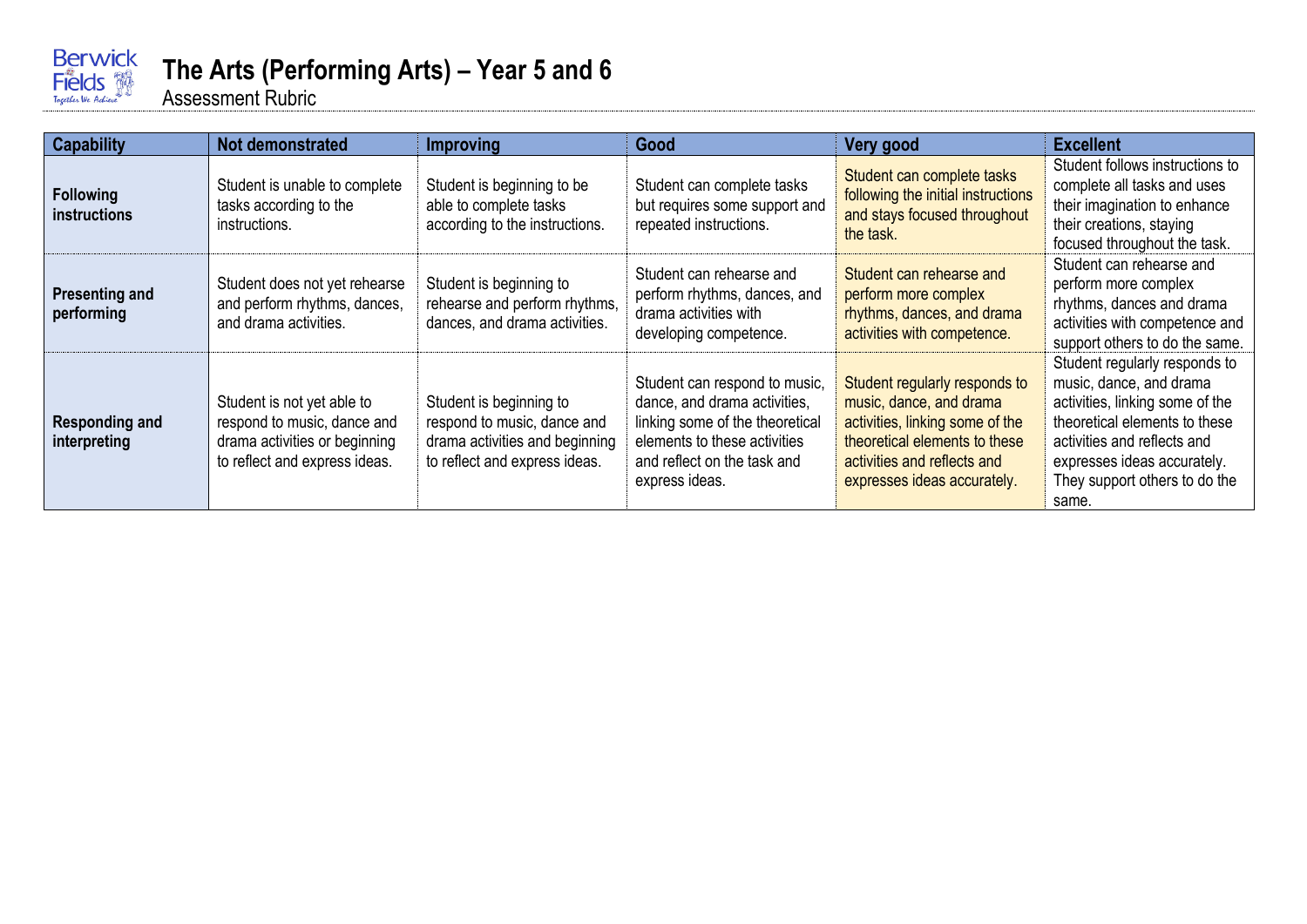

#### **The Arts (Visual Arts) – Preps**

| <b>Capability</b>                     | Not demonstrated                                                                                                                | <b>Improving</b>                                                                                                | Good                                                                                                               | Very good                                                                                                        | <b>Excellent</b>                                                                                                                                                                                |
|---------------------------------------|---------------------------------------------------------------------------------------------------------------------------------|-----------------------------------------------------------------------------------------------------------------|--------------------------------------------------------------------------------------------------------------------|------------------------------------------------------------------------------------------------------------------|-------------------------------------------------------------------------------------------------------------------------------------------------------------------------------------------------|
| <b>Exploring and</b><br>expressing    | Student is not yet<br>demonstrating initiative to<br>explore their own ideas,<br>experiences and imagination                    | Student is beginning to<br>demonstrate initiative to<br>explore their own ideas,<br>experiences and imagination | Student demonstrates initiative<br>to explore their own ideas,<br>experiences and imagination.                     | Student demonstrates initiative<br>and confidence to explore their<br>own ideas, experiences and<br>imagination. | Student demonstrates initiative<br>and confidence to explore their<br>own ideas, experiences and<br>imagination. They are able to<br>share and explain the visual<br>artworks that they create. |
| <b>Responding and</b><br>interpreting | Student is not yet able to<br>discuss ideas in their own art<br>work.                                                           | Student is beginning to<br>discuss basic ideas in their<br>own art work.                                        | Student can discuss ideas,<br>and identify some materials,<br>skills and techniques used in<br>their own art work. | Student can discuss ideas,<br>materials, skills and technique<br>used in their own art work.                     | Student can freely discuss<br>ideas, materials, skills and<br>technique used in their own art<br>work.                                                                                          |
| <b>Following</b><br>instructions      | Student requires constant<br>teacher support to complete<br>set activities as they are<br>unable to recall set<br>instructions. | Student often requires teacher<br>support and prompting to<br>remain on task and follow set<br>instructions.    | Student listens to most<br>instructions and is able to<br>complete set activities with<br>little support.          | Student listens carefully to<br>instructions and is able to<br>complete set activities<br>independently.         | Student listens carefully to all<br>instructions and is able to<br>complete set activities<br>independently. They are able<br>to help others who require<br>support.                            |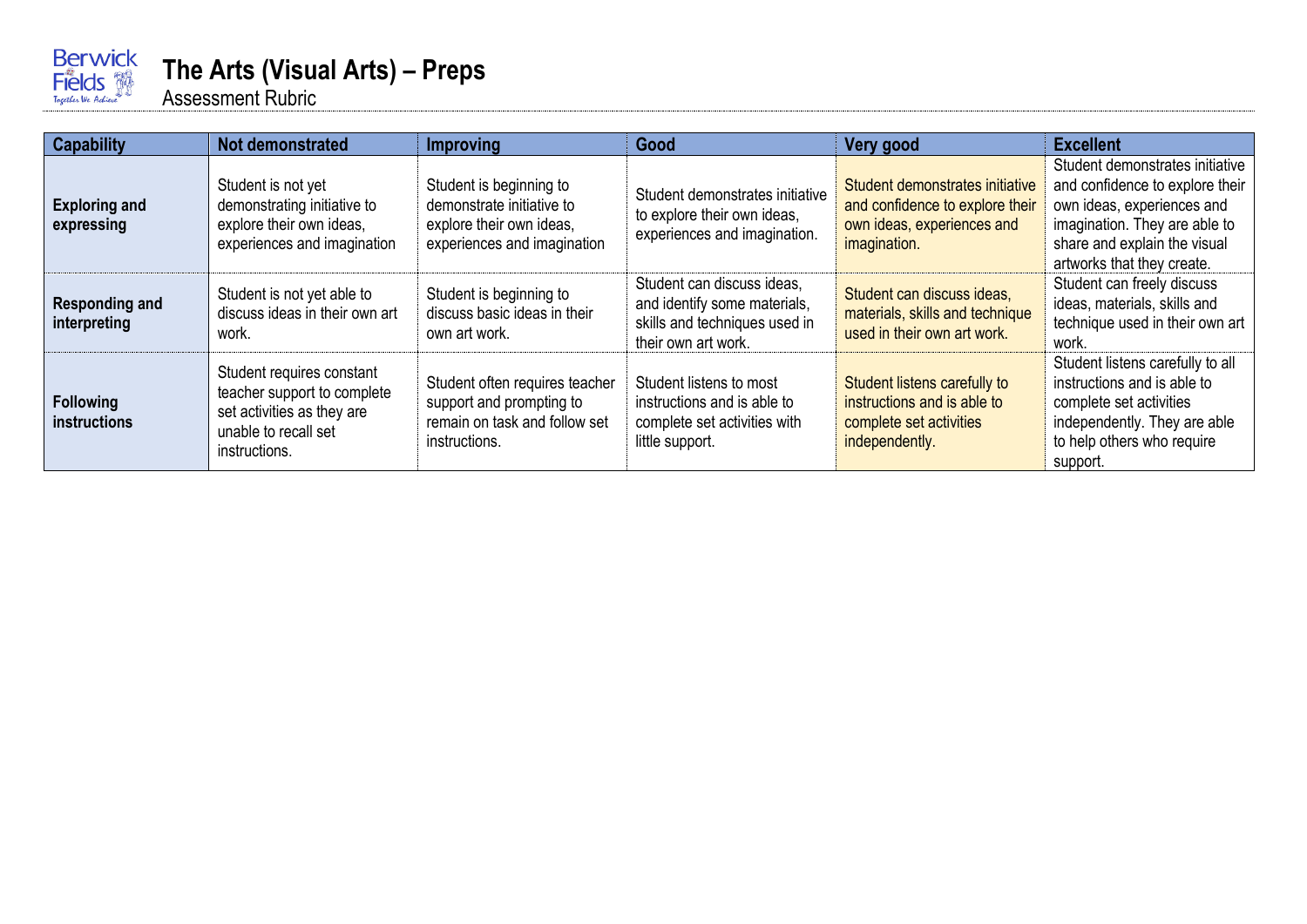

## **The Arts (Visual Arts) – Year 1 and 2**

| <b>Capability</b>                     | Not demonstrated                                                                                                                | <b>Improving</b>                                                                                             | Good                                                                                                               | Very good                                                                                                | <b>Excellent</b>                                                                                                                                                                          |
|---------------------------------------|---------------------------------------------------------------------------------------------------------------------------------|--------------------------------------------------------------------------------------------------------------|--------------------------------------------------------------------------------------------------------------------|----------------------------------------------------------------------------------------------------------|-------------------------------------------------------------------------------------------------------------------------------------------------------------------------------------------|
| <b>Exploring and</b><br>expressing    | Student is not yet<br>demonstrating initiative to<br>explore their own creativity.                                              | Student is beginning to<br>demonstrate initiative to<br>explore their own creativity.                        | Student demonstrates initiative<br>to explore their own creativity.                                                | Student demonstrates initiative<br>and confidence to explore their<br>own creativity.                    | Student demonstrates initiative<br>and confidence to explore their<br>own creativity. They are able<br>to express their ideas in the<br>visual artworks that they<br>create.              |
| <b>Responding and</b><br>interpreting | Student is not yet able to<br>discuss ideas in their own art<br>work.                                                           | Student is beginning to<br>discuss basic ideas in their<br>own art work.                                     | Student can discuss ideas,<br>and identify some materials,<br>skills and techniques used in<br>their own art work. | Student can discuss ideas,<br>materials, skills and technique<br>used in their own art work.             | Student can freely discuss<br>ideas, materials, skills and<br>technique used in their own art<br>work and explain why they<br>made their choices.                                         |
| Following<br>instructions             | Student requires constant<br>teacher support to complete<br>set activities as they are<br>unable to recall set<br>instructions. | Student often requires teacher<br>support and prompting to<br>remain on task and follow set<br>instructions. | Student listens to most<br>instructions and is able to<br>complete set activities with<br>little support.          | Student listens carefully to<br>instructions and is able to<br>complete set activities<br>independently. | Student listens carefully to all<br>instructions and is able to<br>complete set activities<br>independently. They are able<br>to repeat instructions to others<br>who require assistance. |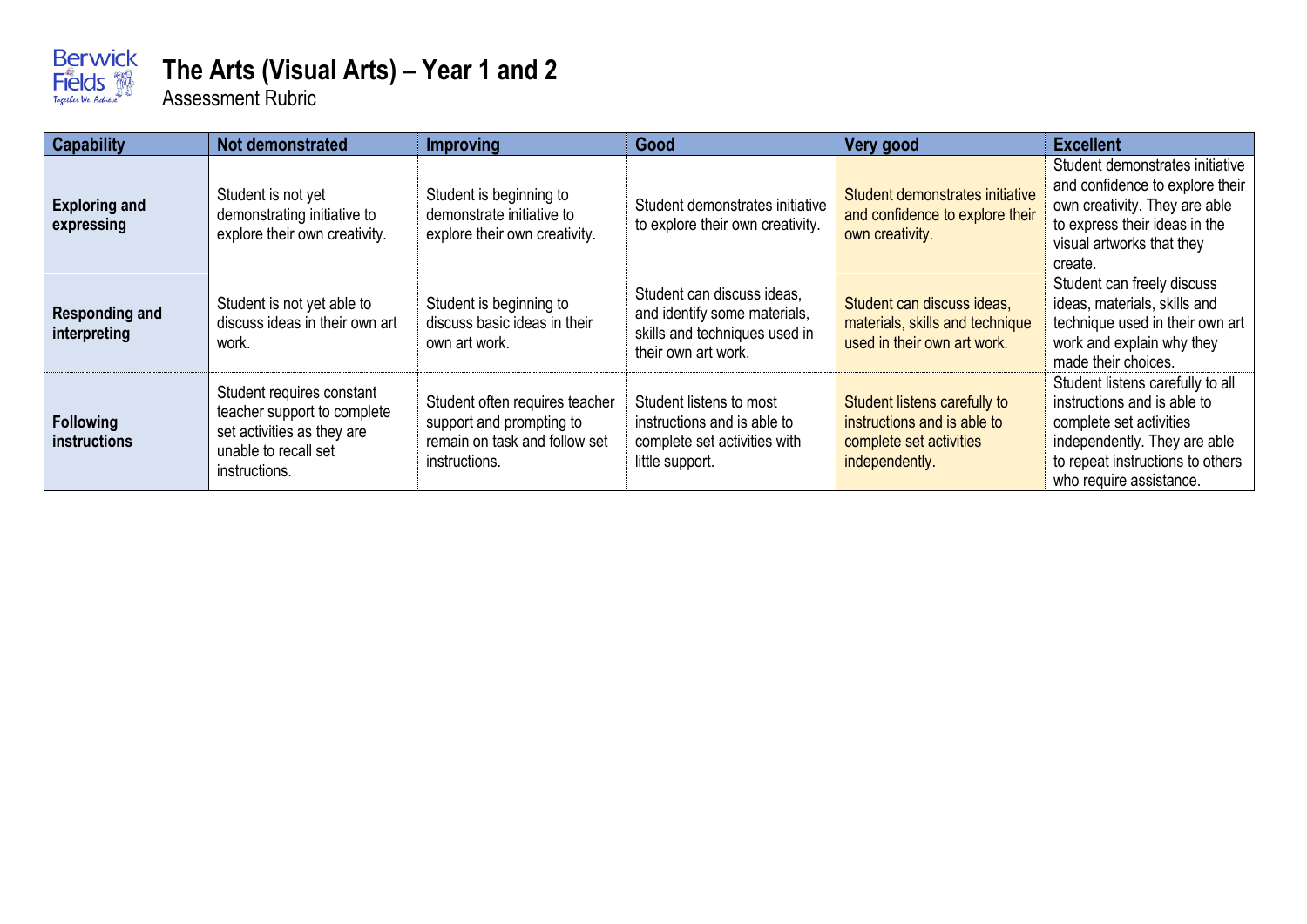

# **The Arts (Visual Arts) – Year 3 and 4**

| <b>Capability</b>                     | <b>Not demonstrated</b>                                                                                                         | <b>Improving</b>                                                                                             | Good                                                                                                               | Very good                                                                                                | <b>Excellent</b>                                                                                                                                                                          |
|---------------------------------------|---------------------------------------------------------------------------------------------------------------------------------|--------------------------------------------------------------------------------------------------------------|--------------------------------------------------------------------------------------------------------------------|----------------------------------------------------------------------------------------------------------|-------------------------------------------------------------------------------------------------------------------------------------------------------------------------------------------|
| <b>Exploring and</b><br>expressing    | Student is not yet<br>demonstrating initiative to<br>explore their own creativity.                                              | Student is beginning to<br>demonstrate initiative to<br>explore their own creativity.                        | Student demonstrates initiative<br>to explore their own creativity.                                                | Student demonstrates initiative<br>and confidence to explore their<br>own creativity.                    | Student demonstrates initiative<br>and confidence to explore their<br>own creativity. They are able<br>to extend their own learning<br>and think further about their art<br>work.         |
| <b>Responding and</b><br>interpreting | Student is not yet able to<br>discuss ideas in their own art<br>work.                                                           | Student is beginning to<br>discuss basic ideas in their<br>own art work.                                     | Student can discuss ideas,<br>and identify some materials,<br>skills and techniques used in<br>their own art work. | Student can discuss ideas.<br>materials, skills and technique<br>used in their own art work.             | Student can freely discuss<br>ideas, materials, skills and<br>technique used in their own art<br>work and explain why they<br>made their choices.                                         |
| <b>Following</b><br>instructions      | Student requires constant<br>teacher support to complete<br>set activities as they are<br>unable to recall set<br>instructions. | Student often requires teacher<br>support and prompting to<br>remain on task and follow set<br>instructions. | Student listens to most<br>instructions and is able to<br>complete set activities with<br>little support.          | Student listens carefully to<br>instructions and is able to<br>complete set activities<br>independently. | Student listens carefully to all<br>instructions and is able to<br>complete set activities<br>independently. They are able<br>to repeat instructions to others<br>who require assistance. |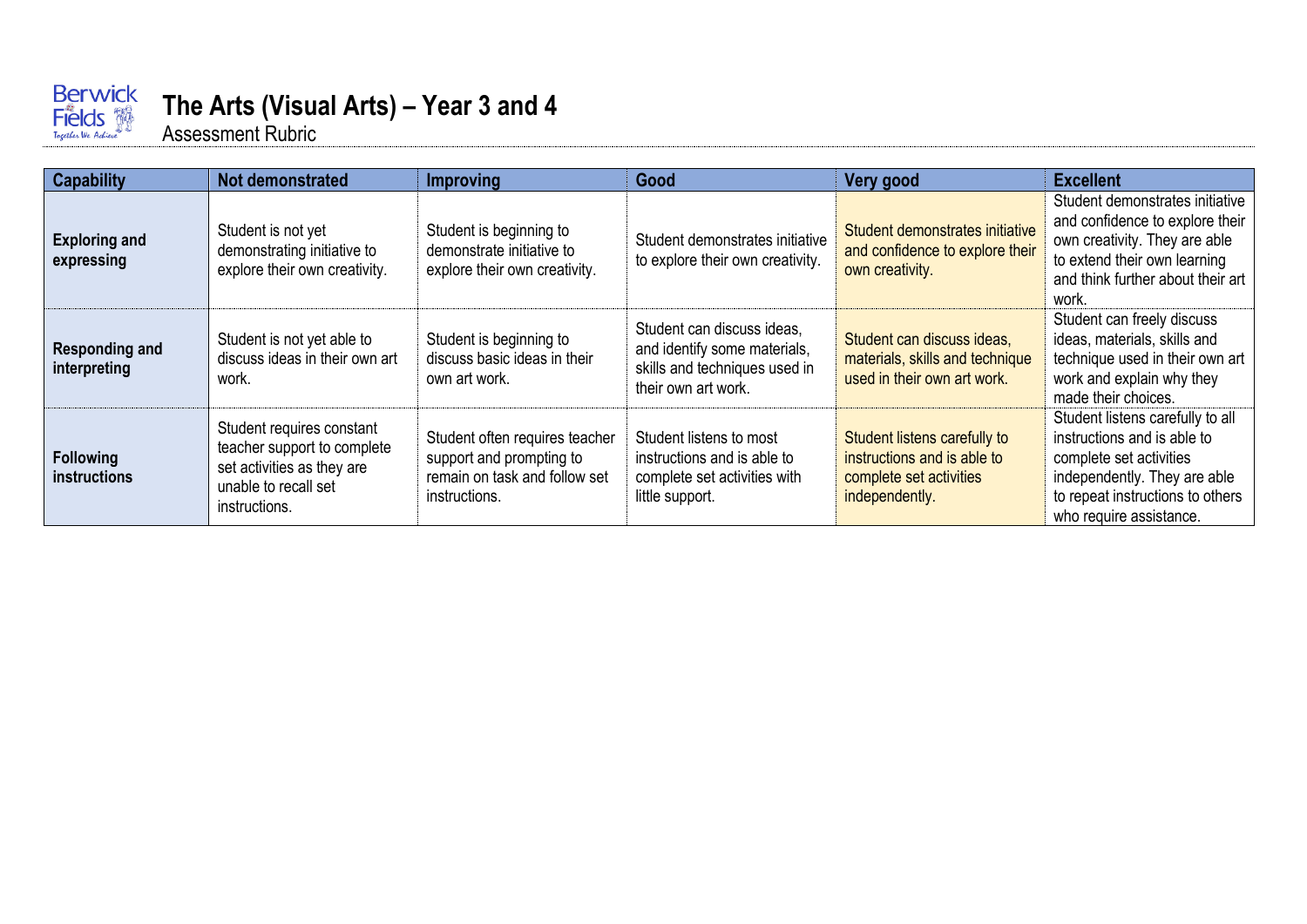

### **The Arts (Visual Arts) – Year 5 and 6**

| <b>Capability</b>                       | <b>Not demonstrated</b>                                                                                                         | <b>Improving</b>                                                                                             | Good                                                                                                                           | Very good                                                                                                   | <b>Excellent</b>                                                                                                                                                                          |
|-----------------------------------------|---------------------------------------------------------------------------------------------------------------------------------|--------------------------------------------------------------------------------------------------------------|--------------------------------------------------------------------------------------------------------------------------------|-------------------------------------------------------------------------------------------------------------|-------------------------------------------------------------------------------------------------------------------------------------------------------------------------------------------|
| <b>Exploring and</b><br>expressing      | Student is not yet<br>demonstrating initiative to<br>explore their own creativity.                                              | Student is beginning to<br>demonstrate initiative to<br>explore their own creativity.                        | Student demonstrates initiative<br>to explore their own creativity.                                                            | Student demonstrates initiative<br>and confidence to explore their<br>own creativity.                       | Student demonstrates initiative<br>and confidence to explore their<br>own creativity. They are able<br>to extend their own learning<br>and think further about their art<br>work.         |
| <b>Responding and</b><br>interpreting   | Student is not yet able to<br>discuss ideas in their own art<br>work.                                                           | Student is beginning to<br>discuss basic ideas in their<br>own art work.                                     | Student can discuss ideas,<br>and identify some materials,<br>skills and techniques used in<br>their own and others' art work. | Student can discuss ideas,<br>materials, skills and technique<br>used in their own and others'<br>art work. | Student can freely discuss<br>ideas, materials, skills and<br>technique used in their own<br>and others' art work and<br>explain why they made their<br>choices.                          |
| <b>Following</b><br><b>instructions</b> | Student requires constant<br>teacher support to complete<br>set activities as they are<br>unable to recall set<br>instructions. | Student often requires teacher<br>support and prompting to<br>remain on task and follow set<br>instructions. | Student listens to most<br>instructions and is able to<br>complete set activities with<br>little support.                      | Student listens carefully to<br>instructions and is able to<br>complete set activities<br>independently.    | Student listens carefully to all<br>instructions and is able to<br>complete set activities<br>independently. They are able<br>to repeat instructions to others<br>who require assistance. |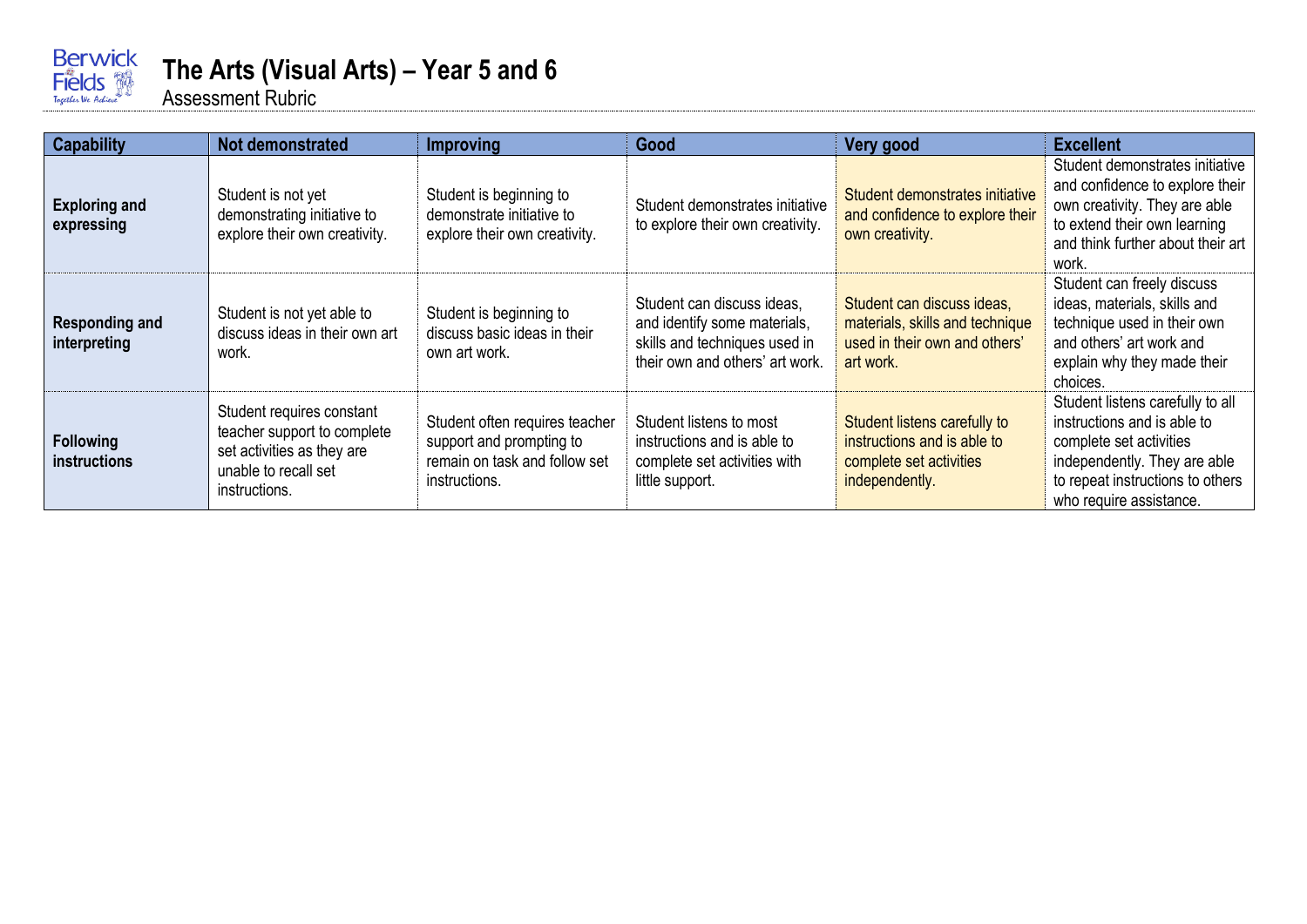

# **Environmental Science – Foundation to Year 2**

| <b>Capability</b>                         | Not demonstrated                                                                                                                                                | <b>Improving</b>                                                                                                                                                  | Good                                                                                                                                                     | Very good                                                                                                                                                         | <b>Excellent</b>                                                                                                                                                                                              |
|-------------------------------------------|-----------------------------------------------------------------------------------------------------------------------------------------------------------------|-------------------------------------------------------------------------------------------------------------------------------------------------------------------|----------------------------------------------------------------------------------------------------------------------------------------------------------|-------------------------------------------------------------------------------------------------------------------------------------------------------------------|---------------------------------------------------------------------------------------------------------------------------------------------------------------------------------------------------------------|
| Questioning and<br>Predicting             | Student is not yet able to<br>formulate scientific questions<br>about concepts they are<br>familiar with or predict the<br>results of simple<br>investigations. | Student needs support to<br>formulate scientific questions<br>about concepts they are<br>familiar with and to predict the<br>results of simple<br>investigations. | Student is able to ask relevant<br>scientific questions about<br>concepts they are familiar with<br>and predict the results of<br>simple investigations. | Student is able to ask<br>questions about concepts that<br>are both familiar and<br>unfamiliar, using scientific<br>vocabulary.                                   | Student is able to formulate<br>scientific questions about<br>concepts that are both familiar<br>and unfamiliar using scientific<br>vocabulary. They are able to<br>predict the results of<br>investigations. |
| <b>Collecting and</b><br><b>Recording</b> | Student is not yet able to<br>collect, sort and record<br>information during planned<br>investigations.                                                         | Student needs support to<br>collect, sort and record<br>information during planned<br>investigations.                                                             | Student is able to<br>independently collect, sort and<br>record information during<br>planned investigations.                                            | Student is able to<br>independently make<br>observations during planned<br>investigations, record and sort<br>their observations, and draw<br>simple conclusions. | Student is able to collect,<br>record and sort information<br>about a planned investigation,<br>and draw complex<br>conclusions.                                                                              |
| <b>Being Sustainable</b>                  | Student does not yet display<br>an understanding of ways they<br>can be or act sustainably.                                                                     | Student needs support to<br>display an understanding of<br>ways they can be or act<br>sustainably.                                                                | Student can understands and<br>can explain ways they can be<br>or act sustainably.                                                                       | Student is able to explain and<br>demonstrate ways they can be<br>or act sustainably.                                                                             | Student is able to explain and<br>demonstrate ways they can be<br>or act sustainably. They can<br>take action to encourage and<br>support others to act in a<br>sustainable way.                              |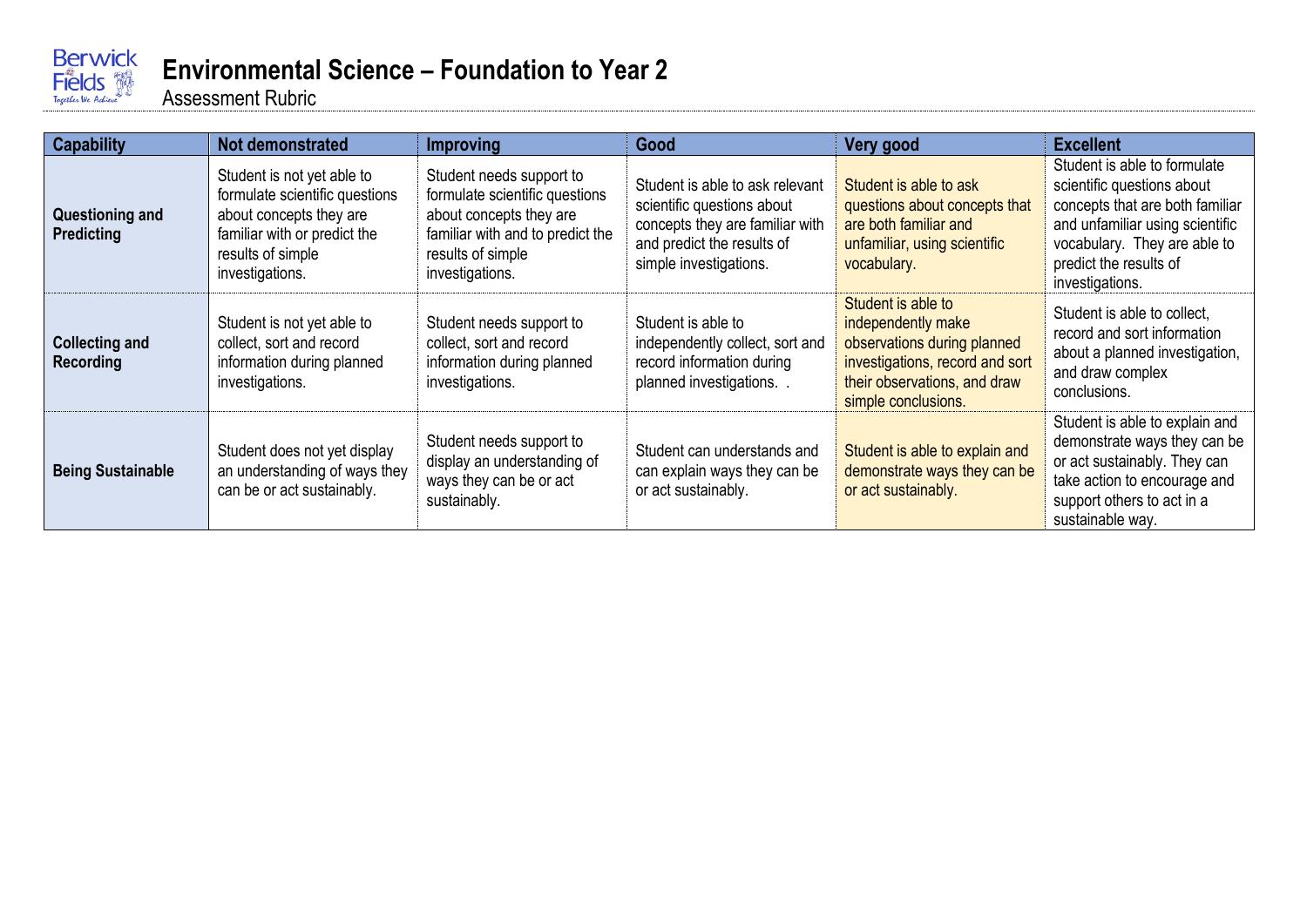

| <b>Capability</b>                               | <b>Not demonstrated</b>                                                                      | <b>Improving</b>                                                                                  | Good                                                                                                                                                                              | Very good                                                                                                                                                                                                             | <b>Excellent</b>                                                                                                                                                                                                                                                                                      |
|-------------------------------------------------|----------------------------------------------------------------------------------------------|---------------------------------------------------------------------------------------------------|-----------------------------------------------------------------------------------------------------------------------------------------------------------------------------------|-----------------------------------------------------------------------------------------------------------------------------------------------------------------------------------------------------------------------|-------------------------------------------------------------------------------------------------------------------------------------------------------------------------------------------------------------------------------------------------------------------------------------------------------|
| <b>Using scientific</b><br>language             | Student does not yet use<br>scientific language when<br>communicating their<br>observations. | Student can use some<br>scientific language when<br>communicating their<br>observations.          | Student is able to use informal<br>scientific language to<br>communicate their<br>observations                                                                                    | Student is able to use formal<br>and informal scientific<br>language to communicate their<br>observations, methods and<br>findings.                                                                                   | Student is able to use formal<br>and informal scientific<br>language to communicate their<br>observations, methods,<br>findings and explain<br>predictions.                                                                                                                                           |
| <b>Classify living and</b><br>non living things | Student can not yet distinguish<br>the difference between living<br>and non-living things.   | Student can distinguish<br>between living and non-living<br>things based on what they<br>observe. | Student can group living things<br>and non-living things based on<br>what they observe. They are<br>beginning to identify features<br>of living things observed in the<br>garden. | Student can group living things<br>based on what they observe<br>and distinguish them from<br>once living and non-living<br>things. They are able to<br>identify features of living things<br>observed in the garden. | Student can group living things<br>based on what they observe<br>and distinguish them from<br>once living and non-living<br>things. They are able to<br>identify features of living things<br>observed in the garden. They<br>can describe how living things<br>rely upon each other for<br>survival. |
| Persistence and<br>adaptability                 | Student does not yet persist<br>when faced with challenging<br>tasks.                        | Student is beginning to persist<br>when faced with challenging<br>tasks.                          | Student persists when faced<br>with challenging tasks and is<br>beginning to show adaptability<br>when first attempts are not<br>successful.                                      | Student persists when faced<br>with challenging tasks and<br>adapts their approach when<br>first attempts are not<br>successful.                                                                                      | Student persists when faced<br>with challenging tasks and<br>adapts their approach when<br>first attempts are not<br>successful. They suggest<br>improvements when working<br>on group projects.                                                                                                      |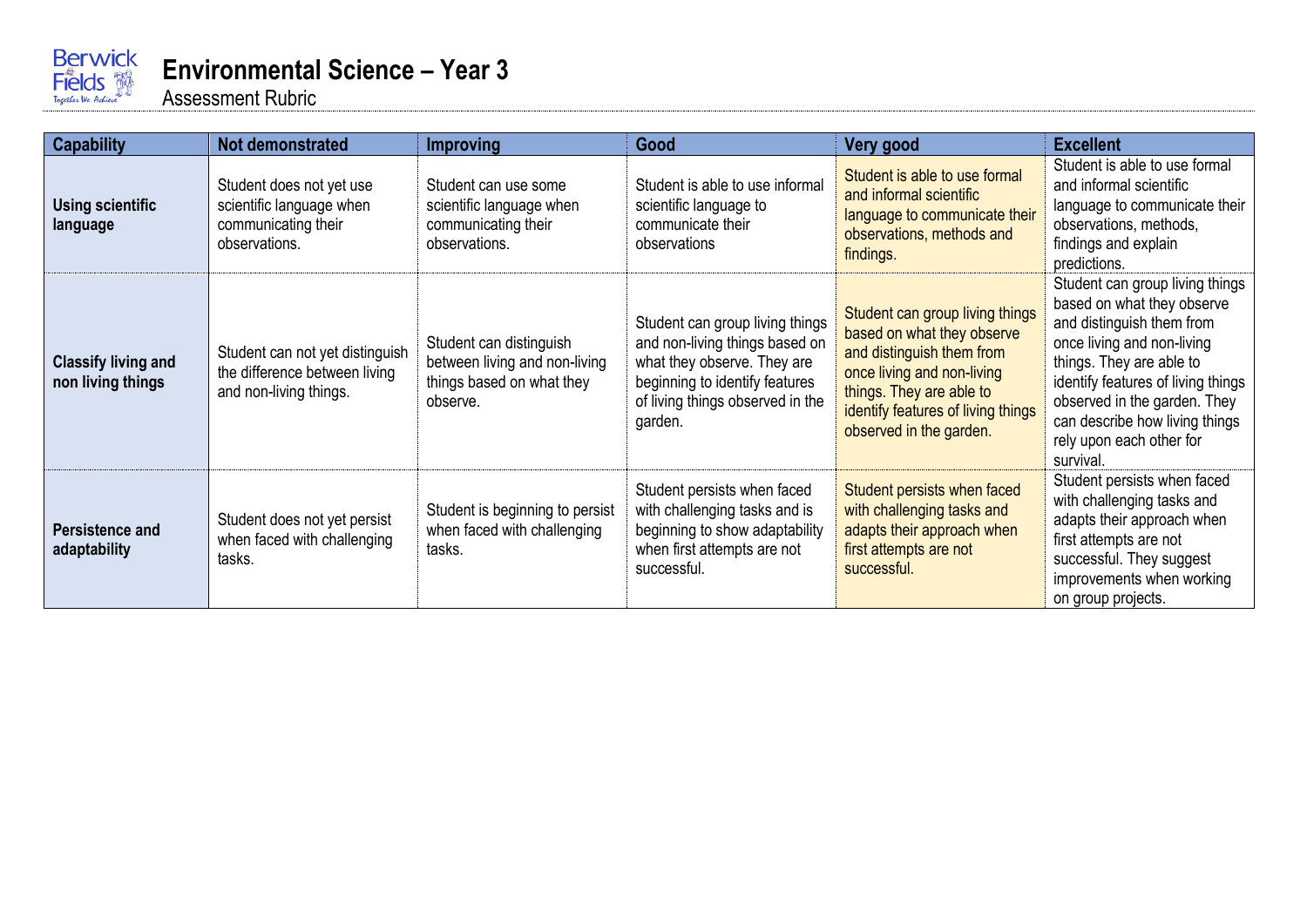

| <b>Capability</b>                   | <b>Not demonstrated</b>                                                                      | <b>Improving</b>                                                                                  | Good                                                                                                                                                                 | Very good                                                                                                                                                                                                                                  | <b>Excellent</b>                                                                                                                                                                                                                                                                                                                                   |
|-------------------------------------|----------------------------------------------------------------------------------------------|---------------------------------------------------------------------------------------------------|----------------------------------------------------------------------------------------------------------------------------------------------------------------------|--------------------------------------------------------------------------------------------------------------------------------------------------------------------------------------------------------------------------------------------|----------------------------------------------------------------------------------------------------------------------------------------------------------------------------------------------------------------------------------------------------------------------------------------------------------------------------------------------------|
| <b>Using scientific</b><br>language | Student does not yet use<br>scientific language when<br>communicating their<br>observations. | Student can use some<br>scientific language when<br>communicating their<br>observations.          | Student is able to use informal<br>scientific language to<br>communicate their<br>observations                                                                       | Student is able to use formal<br>and informal scientific<br>language to communicate their<br>observations, methods and<br>findings.                                                                                                        | Student is able to use formal<br>and informal scientific<br>language to communicate their<br>observations, methods,<br>findings and explain<br>predictions.                                                                                                                                                                                        |
| <b>Comparing life cycles</b>        | Student can not yet identify<br>the key stages of a life cycle.                              | Student is beginning to<br>describe the key stages in the<br>life cycle of plants and<br>animals. | Student describes the key<br>stages in the life cycle of<br>plants and animals. They<br>describe the relationships that<br>exist between different living<br>things. | Student describes the key<br>stages in the life cycle of<br>plants and animals. They<br>describe the relationships that<br>exist between different living<br>things and how they rely upon<br>each other for their growth and<br>survival. | Student describes the key<br>stages in the life cycle of<br>plants and animals. They<br>describe the relationships that<br>exist between different living<br>things and how they rely upon<br>each other for their growth and<br>survival. The student predicts<br>the effects when a particular<br>living thing is removed from<br>and ecosystem. |
| Persistence and<br>adaptability     | Student does not yet persist<br>when faced with challenging<br>tasks.                        | Student is beginning to persist<br>when faced with challenging<br>tasks.                          | Student persists when faced<br>with challenging tasks and is<br>beginning to show adaptability<br>when first attempts are not<br>successful.                         | Student persists when faced<br>with challenging tasks and<br>adapts their approach when<br>first attempts are not<br>successful.                                                                                                           | Student persists when faced<br>with challenging tasks and<br>adapts their approach when<br>first attempts are not<br>successful. They suggest<br>improvements when working<br>on group projects.                                                                                                                                                   |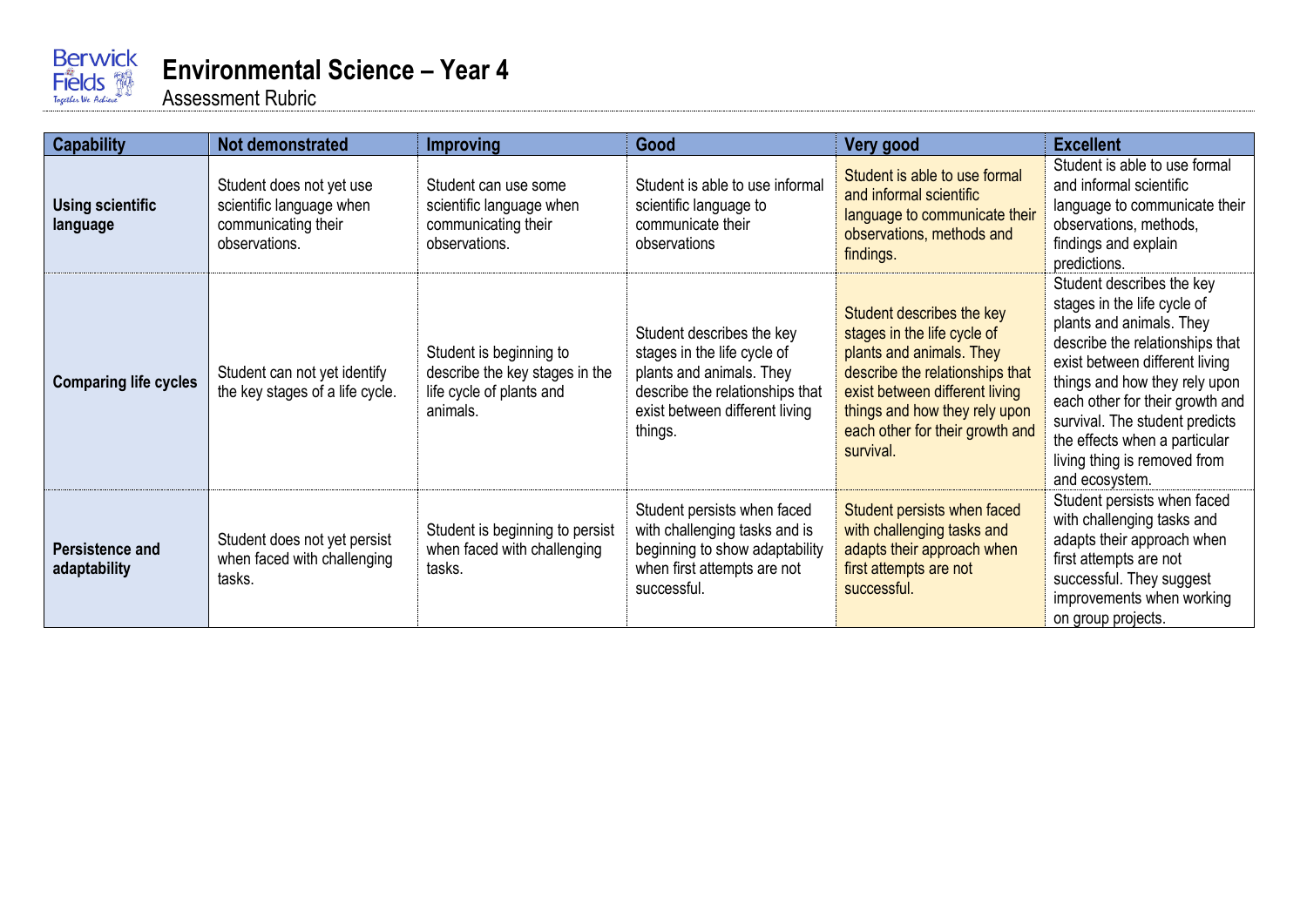

| <b>Capability</b>                              | Not demonstrated                                                                                | <b>Improving</b>                                                                                                         | Good                                                                                                                                                                  | Very good                                                                                                                                                              | <b>Excellent</b>                                                                                                                                                                                                                                                          |
|------------------------------------------------|-------------------------------------------------------------------------------------------------|--------------------------------------------------------------------------------------------------------------------------|-----------------------------------------------------------------------------------------------------------------------------------------------------------------------|------------------------------------------------------------------------------------------------------------------------------------------------------------------------|---------------------------------------------------------------------------------------------------------------------------------------------------------------------------------------------------------------------------------------------------------------------------|
| <b>Working scientifically</b>                  | Student does not yet make<br>predictions or record their<br>observations.                       | Student is beginning to make<br>predictions based on previous<br>experiences. They make and<br>record some observations. | Student makes some<br>predictions based on previous<br>experiences or general rules.<br>They record accurate<br>observations and descriptions.                        | Student makes predictions<br>based on previous<br>experiences or general rules.<br>They record accurate<br>observations as tables,<br>diagrams or descriptions.        | Student makes predictions<br>based on previous<br>experiences or general rules.<br>They make and record<br>accurate observations as<br>tables, diagrams or<br>descriptions. They compare<br>patterns in data with their<br>predictions when explaining<br>their findings. |
| Understanding<br>adaptions of living<br>things | Student can not yet identify<br>adaptations of living things                                    | Student is beginning to<br>recognise adaptations of<br>plants and animals.                                               | Student recognises the way<br>plants and animals adapt to<br>improve their chance of<br>survival.                                                                     | Student analyses how<br>structural and behavioural<br>adaptations of both plants and<br>animals improve their chances<br>of survival.                                  | Student analyses how<br>structural and behavioural<br>adaptations of both plants and<br>animals improve their chances<br>of survival. They predict how<br>future environmental changes<br>may influence the survival of<br>living things.                                 |
| Working<br>collaboratively                     | Student does not yet<br>contribute to discussion during<br>group projects or<br>investigations. | Student is beginning to<br>contribute their ideas when<br>working on group projects and<br>investigations.               | Student occasionally<br>contributes to group work by<br>contributing their ideas and<br>improvements for methods<br>used in the group projects and<br>investigations. | <b>Student regularly contributes</b><br>to group work by contributing<br>their ideas and improvements<br>for methods used in the group<br>projects and investigations. | Student regularly contributes<br>to group work by contributing<br>their ideas and improvements<br>for methods used in the group<br>projects and investigations.<br>They respectfully listen to the<br>contributions of other students<br>and discuss these ideas.         |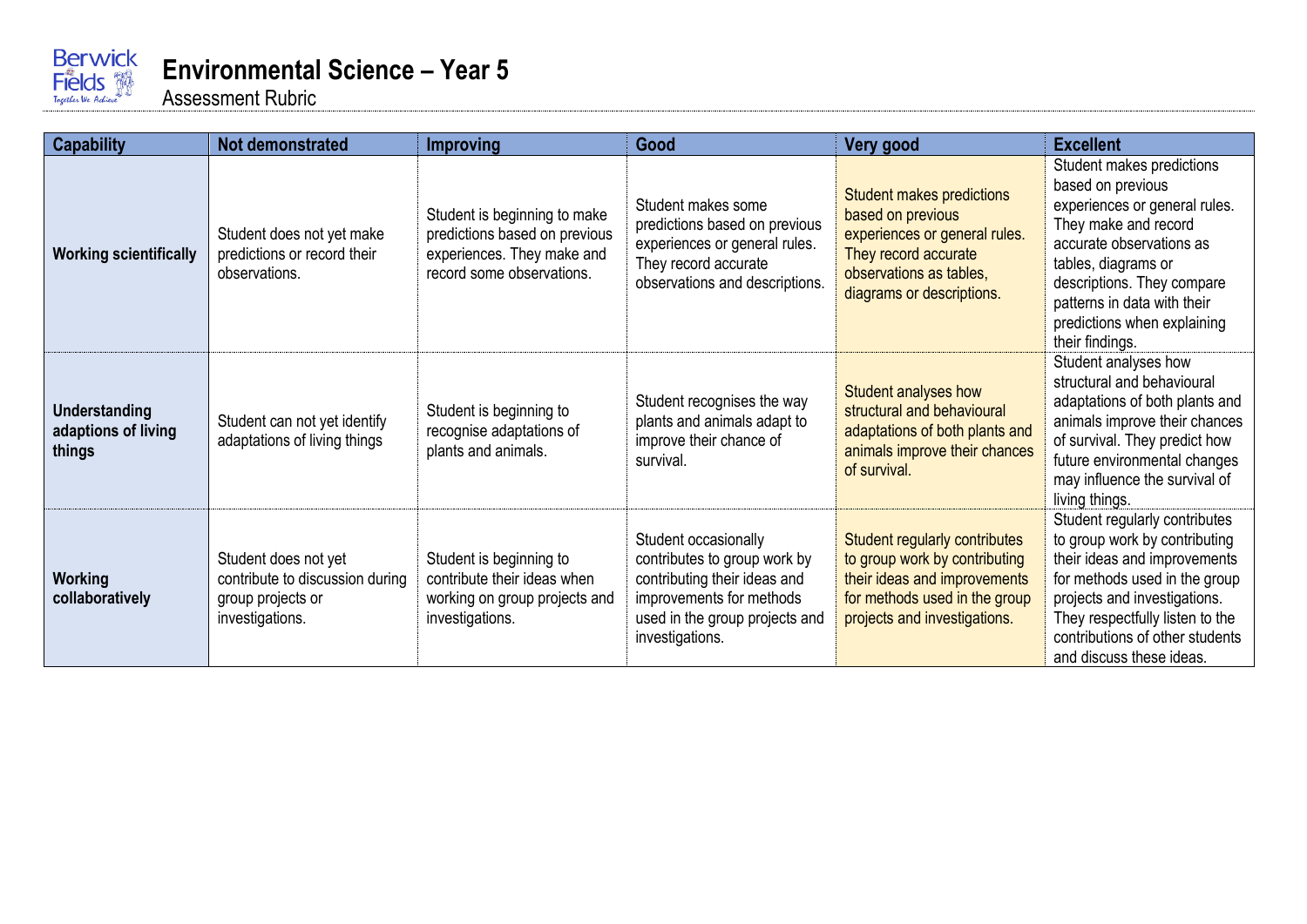

| <b>Capability</b>                              | <b>Not demonstrated</b>                                                                         | <b>Improving</b>                                                                                                                                                                                                                   | Good                                                                                                                                                                                                                                               | Very good                                                                                                                                                                                                                                                          | <b>Excellent</b>                                                                                                                                                                                                                                                                                                                                                                         |
|------------------------------------------------|-------------------------------------------------------------------------------------------------|------------------------------------------------------------------------------------------------------------------------------------------------------------------------------------------------------------------------------------|----------------------------------------------------------------------------------------------------------------------------------------------------------------------------------------------------------------------------------------------------|--------------------------------------------------------------------------------------------------------------------------------------------------------------------------------------------------------------------------------------------------------------------|------------------------------------------------------------------------------------------------------------------------------------------------------------------------------------------------------------------------------------------------------------------------------------------------------------------------------------------------------------------------------------------|
| <b>Working scientifically</b>                  | Student does not yet make<br>predictions or record their<br>observations.                       | Student is beginning to make<br>predictions based on previous<br>experiences. They make and<br>record some observations.                                                                                                           | Student makes some<br>predictions based on previous<br>experiences or general rules.<br>They record accurate<br>observations and descriptions.                                                                                                     | Student makes predictions<br>based on previous<br>experiences or general rules.<br>They record accurate<br>observations as tables,<br>diagrams or descriptions.                                                                                                    | Student makes predictions<br>based on previous<br>experiences or general rules.<br>They make and record<br>accurate observations as<br>tables, diagrams or<br>descriptions. They compare<br>patterns in data with their<br>predictions when explaining<br>their findings.                                                                                                                |
| <b>Understanding needs</b><br>of living things | Student can not yet predict the<br>effects of environmental<br>changes on living things.        | Student is beginning to<br>describe the effect that<br>environmental changes on<br>individual plants and animals.<br>They have a limited<br>understanding of how living<br>things have adapted to living<br>in extreme conditions. | Student describes the effect<br>that environmental changes<br>such as rainfall and<br>temperature have on individual<br>plants and animals. They have<br>an understanding of how living<br>things have adapted to living<br>in extreme conditions. | Student predicts and<br>describes the effect that<br>environmental changes such<br>as rainfall and temperature<br>have on individual plants and<br>animals. They have an<br>understanding of how living<br>things have adapted to living<br>in extreme conditions. | Student predicts and describes<br>the effect of environmental<br>changes such as rainfall and<br>temperature have on individual<br>plants and animals. They have<br>an understanding of how living<br>things have adapted to living in<br>extreme conditions.<br>They predict the effect of<br>environmental changes on<br>feeding relationships between<br>living things in a food web. |
| Working<br>collaboratively                     | Student does not yet<br>contribute to discussion during<br>group projects or<br>investigations. | Student is beginning to<br>contribute their ideas when<br>working on group projects and<br>investigations.                                                                                                                         | Student occasionally<br>contributes to group work by<br>contributing their ideas and<br>improvements for methods<br>used in the group projects and<br>investigations.                                                                              | Student regularly contributes<br>to group work by contributing<br>their ideas and improvements<br>for methods used in the group<br>projects and investigations.                                                                                                    | Student regularly contributes<br>to group work by contributing<br>their ideas and improvements<br>for methods used in the group<br>projects and investigations.<br>They respectfully listen to the<br>contributions of other students<br>and discuss these ideas.                                                                                                                        |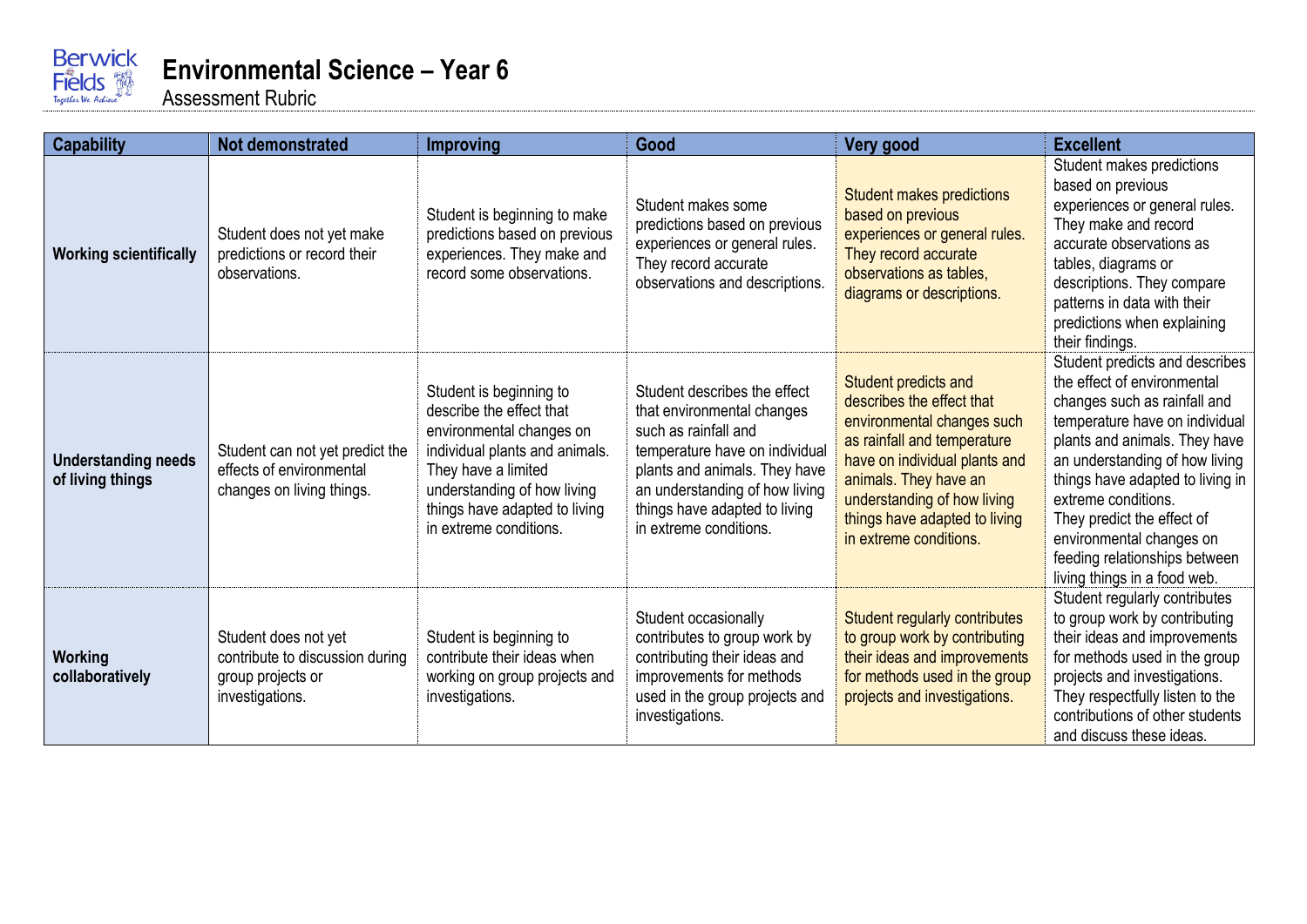

| <b>Capability</b>                       | Not demonstrated                                                                                                           | <b>Improving</b>                                                                                 | Good                                                                                                                                                             | Very good                                                                                                                                    | <b>Excellent</b>                                                                                                                                                                                      |
|-----------------------------------------|----------------------------------------------------------------------------------------------------------------------------|--------------------------------------------------------------------------------------------------|------------------------------------------------------------------------------------------------------------------------------------------------------------------|----------------------------------------------------------------------------------------------------------------------------------------------|-------------------------------------------------------------------------------------------------------------------------------------------------------------------------------------------------------|
| <b>Recognising words</b><br>and numbers | Student does not yet<br>demonstrate the ability to<br>recognise simple greetings<br>and numbers $(1 - 10)$ in<br>Mandarin. | Student needs support to<br>recognise simple greetings<br>and numbers $(1 - 10)$ in<br>Mandarin. | Student is able to recognise<br>most simple greetings and<br>numbers $(1 - 10)$ in Mandarin.                                                                     | Student is able to recognise<br>simple greetings and numbers<br>$(1 - 10)$ in Mandarin.                                                      | Student is able to recognise<br>simple greetings and numbers<br>$(1 - 10)$ in Mandarin. They are<br>developing the ability to<br>recognise Chinese characters<br>in a short sentence.                 |
| <b>Speaking</b>                         | Student does not yet<br>demonstrate the ability to<br>reproduce sounds used in<br>Mandarin.                                | Student needs support to<br>reproduce sounds used in<br>Mandarin.                                | Student is able to reproduce<br>the common sounds used in<br>greetings in Mandarin. They<br>are beginning to contribute to<br>simple conversations and<br>games. | Student is able to reproduce<br>the common sounds used in<br>greetings in Mandarin. They<br>contribute to simple<br>conversations and games. | Student is able to interact with<br>others using simple greetings<br>in Mandarin. They can<br>confidently speak in simple<br>conversations and games.<br>They show a use of tone in<br>conversations. |
| Counting                                | Student does not yet<br>demonstrate an ability to count<br>from $1 - 10$ in Mandarin.                                      | Student needs support to<br>count from $1 - 10$ in Mandarin.                                     | Student is often able to count<br>from $1 - 10$ in Mandarin.                                                                                                     | Student is able to count<br>independently from $1 - 10$ in<br>Mandarin.                                                                      | Student is able to count<br>independently from $1 - 10$ in<br>Mandarin. They are<br>developing to ability to count to<br>20.                                                                          |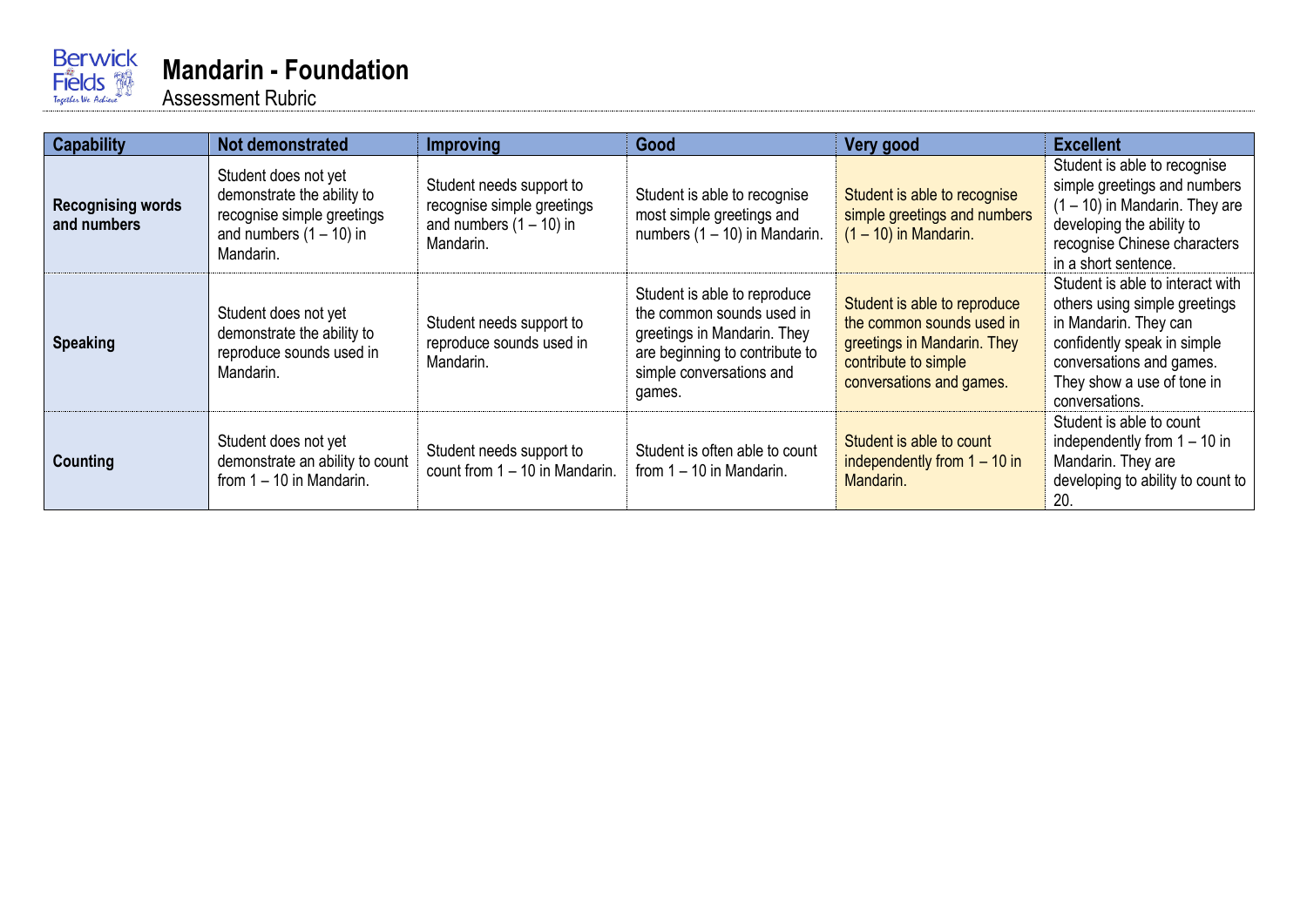

| <b>Capability</b>                       | Not demonstrated                                                                                                                                        | <b>Improving</b>                                                                                                                                            | Good                                                                                                                                                                             | Very good                                                                                                                                                                                                                               | <b>Excellent</b>                                                                                                                                                                                                                                                                    |
|-----------------------------------------|---------------------------------------------------------------------------------------------------------------------------------------------------------|-------------------------------------------------------------------------------------------------------------------------------------------------------------|----------------------------------------------------------------------------------------------------------------------------------------------------------------------------------|-----------------------------------------------------------------------------------------------------------------------------------------------------------------------------------------------------------------------------------------|-------------------------------------------------------------------------------------------------------------------------------------------------------------------------------------------------------------------------------------------------------------------------------------|
| <b>Recognising words</b><br>and numbers | Student does not yet<br>demonstrate the ability to<br>recognise greetings, numbers,<br>fruits and animals in Mandarin.                                  | Student needs support to<br>recognise greetings, numbers,<br>fruits and animals in Mandarin.                                                                | Student is able to recognise<br>most greetings, numbers, fruits<br>and animals in Mandarin.                                                                                      | Student is able to recognise<br>greetings, numbers, fruits and<br>animals in Mandarin.                                                                                                                                                  | Student is able to recognise<br>greetings, numbers, fruits and<br>animals in Mandarin. They are<br>developing the ability to<br>recognise Chinese characters<br>in a short sentence.                                                                                                |
| <b>Speaking</b>                         | Student does not yet<br>demonstrate the ability to<br>reproduce sounds used in<br>Mandarin.                                                             | Student needs support to<br>reproduce sounds used in<br>Mandarin.                                                                                           | Student is able to reproduce<br>the common sounds used in<br>greetings in Mandarin. They<br>are beginning to contribute to<br>conversations and games.                           | Student is able to reproduce<br>the common sounds used in<br>greetings in Mandarin. They<br>contribute to conversations<br>and games.                                                                                                   | Student is able to interact with<br>others using simple greetings<br>in Mandarin. They can<br>confidently contribute in<br>conversations and games.<br>They show an increasing<br>understanding of the use of<br>tone in conversations.                                             |
| <b>Cultural Awareness</b>               | Student does not yet engage<br>with cultural knowledge<br>activities, such as<br>understanding Chinese<br>festivals and traditional games<br>and songs. | Student needs support to<br>engage with cultural<br>knowledge activities, such as<br>understanding Chinese<br>festivals and traditional games<br>and songs. | Student engages with cultural<br>knowledge activities, such as<br>understanding Chinese<br>festivals and traditional games<br>and songs. They can identify<br>interesting facts. | Student engages with cultural<br>knowledge activities, such as<br>understanding Chinese<br>festivals and traditional games<br>and songs. They can identify<br>interesting facts and can<br>explain differences between<br>two cultures. | Student engages with cultural<br>knowledge activities, such as<br>understanding Chinese<br>festivals and traditional games<br>and songs. They can identify<br>interesting facts, can explain<br>differences between two<br>cultures and personally reflect<br>on these differences. |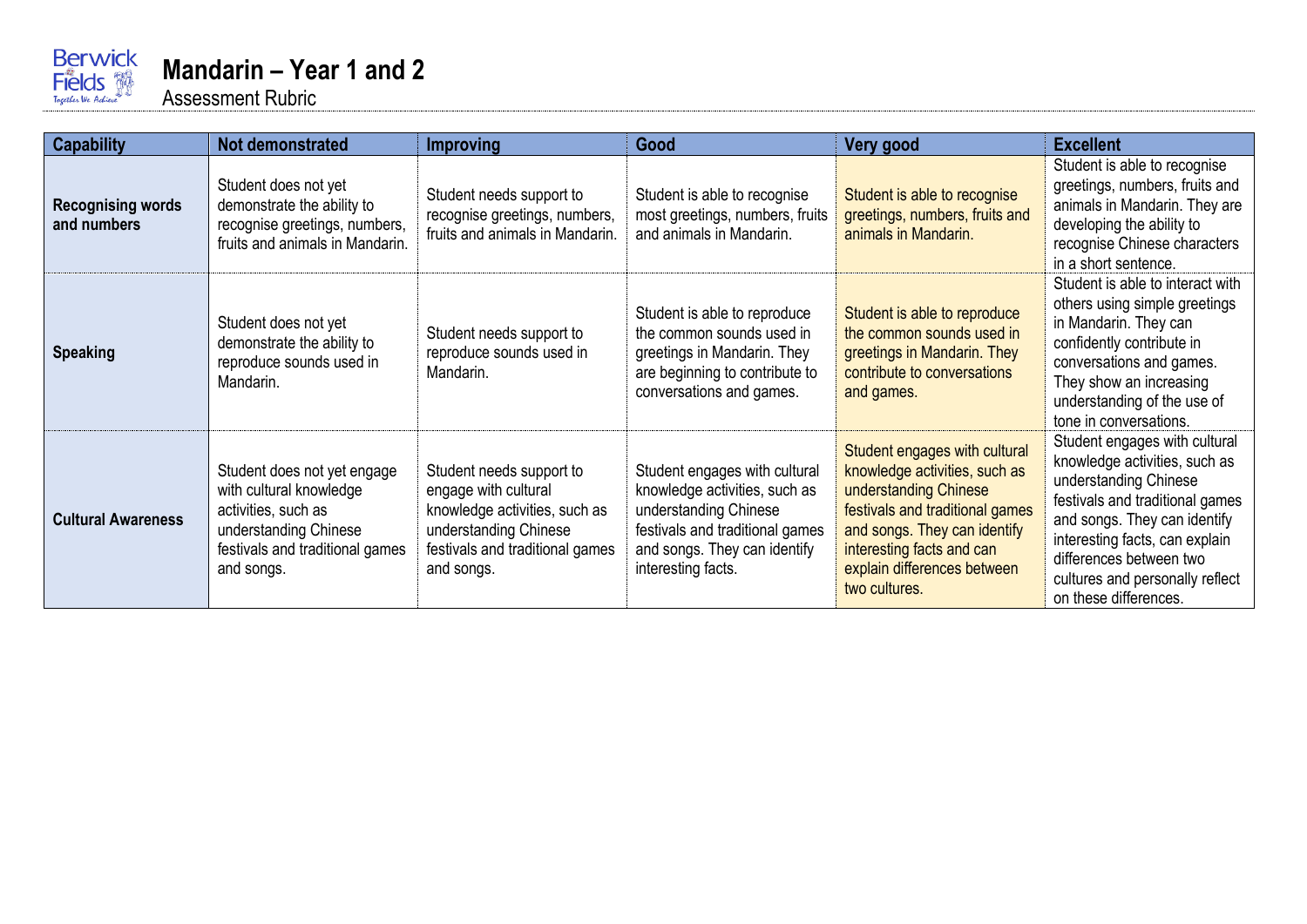

| <b>Capability</b>         | Not demonstrated                                                                                                                                        | <b>Improving</b>                                                                                                                                            | Good                                                                                                                                                                             | Very good                                                                                                                                                                                                                               | <b>Excellent</b>                                                                                                                                                                                                                                                                                                   |
|---------------------------|---------------------------------------------------------------------------------------------------------------------------------------------------------|-------------------------------------------------------------------------------------------------------------------------------------------------------------|----------------------------------------------------------------------------------------------------------------------------------------------------------------------------------|-----------------------------------------------------------------------------------------------------------------------------------------------------------------------------------------------------------------------------------------|--------------------------------------------------------------------------------------------------------------------------------------------------------------------------------------------------------------------------------------------------------------------------------------------------------------------|
| <b>Speaking</b>           | Student does not yet<br>demonstrate the ability to<br>reproduce sounds used in<br>Mandarin.                                                             | Student needs support to<br>reproduce sounds used in<br>Mandarin.                                                                                           | Student is able to reproduce<br>the common sounds used in<br>greetings in Mandarin. They<br>are beginning to contribute to<br>conversations and games.                           | Student is able to reproduce<br>the common sounds used in<br>greetings in Mandarin. They<br>contribute to conversations<br>and games.                                                                                                   | Student is able to interact with<br>others using simple greetings<br>in Mandarin. They can<br>confidently contribute in<br>conversations and games.<br>They show an increasing<br>understanding of the use of<br>tone in conversations.                                                                            |
| <b>Writing</b>            | Student does not yet display<br>the ability to trace the Chinese<br>characters representing<br>numbers.                                                 | Student needs support to trace<br>the Chinese characters<br>representing numbers.                                                                           | Student is able to trace and<br>write most of the Chinese<br>characters representing<br>numbers.                                                                                 | Student is able to trace and<br>write the Chinese characters<br>representing numbers,<br>following the correct stroke<br>sequence.                                                                                                      | Student is able to trace and<br>write the Chinese characters<br>representing numbers,<br>following the correct stroke<br>sequence. They can write a<br>short number sequence using<br>these characters.                                                                                                            |
| <b>Cultural Awareness</b> | Student does not yet engage<br>with cultural knowledge<br>activities, such as<br>understanding Chinese<br>festivals and traditional games<br>and songs. | Student needs support to<br>engage with cultural<br>knowledge activities, such as<br>understanding Chinese<br>festivals and traditional games<br>and songs. | Student engages with cultural<br>knowledge activities. They can<br>identify interesting facts, such<br>as understanding Chinese<br>festivals and traditional games<br>and songs. | Student engages with cultural<br>knowledge activities, such as<br>understanding Chinese<br>festivals and traditional games<br>and songs. They can identify<br>interesting facts and can<br>explain differences between<br>two cultures. | Student engages with cultural<br>knowledge activities, such as<br>understanding Chinese<br>festivals and traditional games<br>and songs. They can identify<br>interesting facts and can<br>explain differences between<br>two cultures. They can explain<br>a benefit of learning another<br>culture and language. |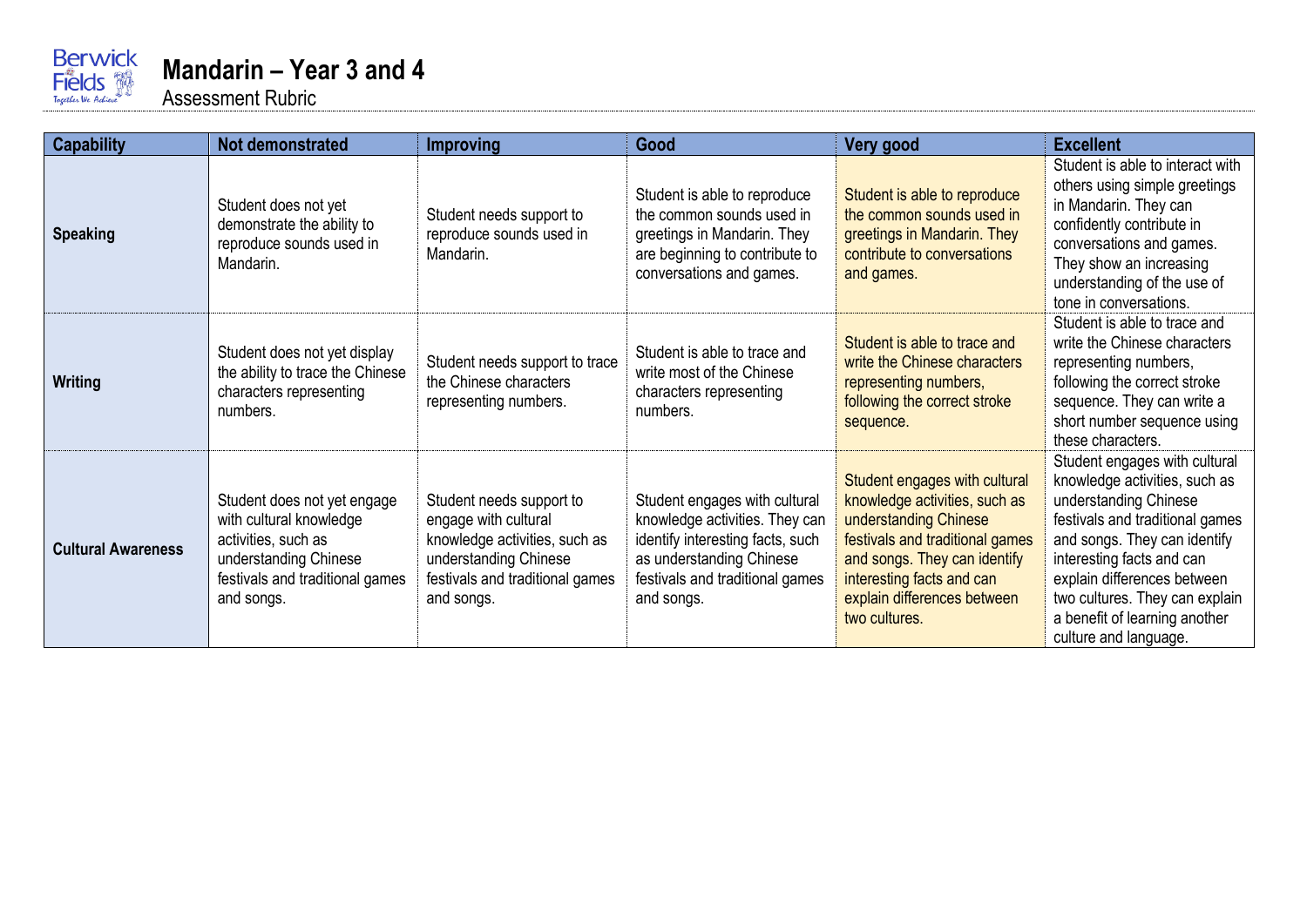

| <b>Capability</b>         | <b>Not demonstrated</b>                                                                                                                                                               | Improving                                                                                                                                                                                                    | Good                                                                                                                                                                                                                                                                                                                       | Very good                                                                                                                                                                                                                                                                                                                    | <b>Excellent</b>                                                                                                                                                                                                                                                                                                                          |
|---------------------------|---------------------------------------------------------------------------------------------------------------------------------------------------------------------------------------|--------------------------------------------------------------------------------------------------------------------------------------------------------------------------------------------------------------|----------------------------------------------------------------------------------------------------------------------------------------------------------------------------------------------------------------------------------------------------------------------------------------------------------------------------|------------------------------------------------------------------------------------------------------------------------------------------------------------------------------------------------------------------------------------------------------------------------------------------------------------------------------|-------------------------------------------------------------------------------------------------------------------------------------------------------------------------------------------------------------------------------------------------------------------------------------------------------------------------------------------|
| <b>Speaking</b>           | Student<br>does<br>not<br>yet<br>demonstrate the ability to use<br>modal<br>verbs<br>to<br>some<br>communicate their interests or<br>abilities in Mandarin.                           | Student needs support to use<br>verbs<br>modal<br>to<br>some<br>communicate their interests or<br>abilities in Mandarin.                                                                                     | Student is able to use some<br>modal verbs to communicate<br>their interests or abilities in<br>Mandarin. They are beginning<br>to interact with teachers and<br>peers in social and class<br>activities, exchanging<br>ideas<br>and opinions, using correct<br>tone.                                                      | Student is able to use some<br>modal verbs to communicate<br>their interests or abilities in<br>Mandarin. They interact with<br>teachers and peers in social<br>class<br>activities,<br>and<br>ideas<br>exchanging<br>and<br>opinions, using correct tone.                                                                   | Student is able to use a range<br>of verbs, including verbs of<br>identification and existence, to<br>communicate their interests or<br>abilities, they negate with " $\not$<br>They interact with<br>/no".<br>teachers and peers in social<br>class<br>activities,<br>and<br>ideas<br>exchanging<br>and<br>opinions, using correct tone. |
| Writing                   | Student does not yet display<br>the ability to write short<br>using<br>Mandarin<br>sentences<br>PinYin, describing and giving<br>information about themselves<br>and their interests. | Student is able to write short<br>sentences using Mandarin<br>PinYin, describing and giving<br>information about themselves<br>and their interests, using learnt<br>characters or word lists for<br>support. | Student is able to create short<br>written imaginative texts using<br>Mandarin PinYin. They can use<br>simple connectives such<br>as "hé/and" and conjunctions<br>to connect ideas, describing<br>and giving information about<br>themselves and their interests,<br>using learnt characters or word<br>lists for support. | Student is able to create short<br>written imaginative texts using<br>Chinese Characters. They can<br>use simple connectives such<br>as "和/and" and conjunctions<br>to connect ideas, describing<br>and giving information about<br>themselves and their interests,<br>using learnt characters or word<br>lists for support. | Student is able to create short<br>written imaginative texts using<br>Chinese Characters. They can<br>use simple connectives such<br>as "和/and" and conjunctions<br>to connect ideas, describing<br>and giving information about<br>themselves and their interests.                                                                       |
| <b>Cultural Awareness</b> | Student does not yet engage<br>cultural<br>with<br>knowledge<br>activities.<br>such<br>as<br>Chinese<br>understanding<br>festivals and traditional games<br>and songs.                | Student needs support to<br>with<br>cultural<br>engage<br>knowledge activities, such as<br>Chinese<br>understanding<br>festivals and traditional games<br>and songs.                                         | Student engages with cultural<br>knowledge activities. They can<br>identify interesting facts, such<br>as understanding Chinese<br>festivals and traditional games<br>and songs.                                                                                                                                           | Student engages with cultural<br>knowledge activities, such as<br>understanding<br>Chinese<br>festivals and traditional games<br>and songs. They can identify<br>interesting facts and can<br>explain differences between<br>two cultures.                                                                                   | Student engages with cultural<br>knowledge act activities, such<br>as understanding Chinese<br>festivals and traditional games<br>and songs. They can recognise<br>and describe features of<br>Chinese culture reflected in<br>communication practices, and<br>apply this knowledge to their<br>own interactions with Chinese<br>people.  |